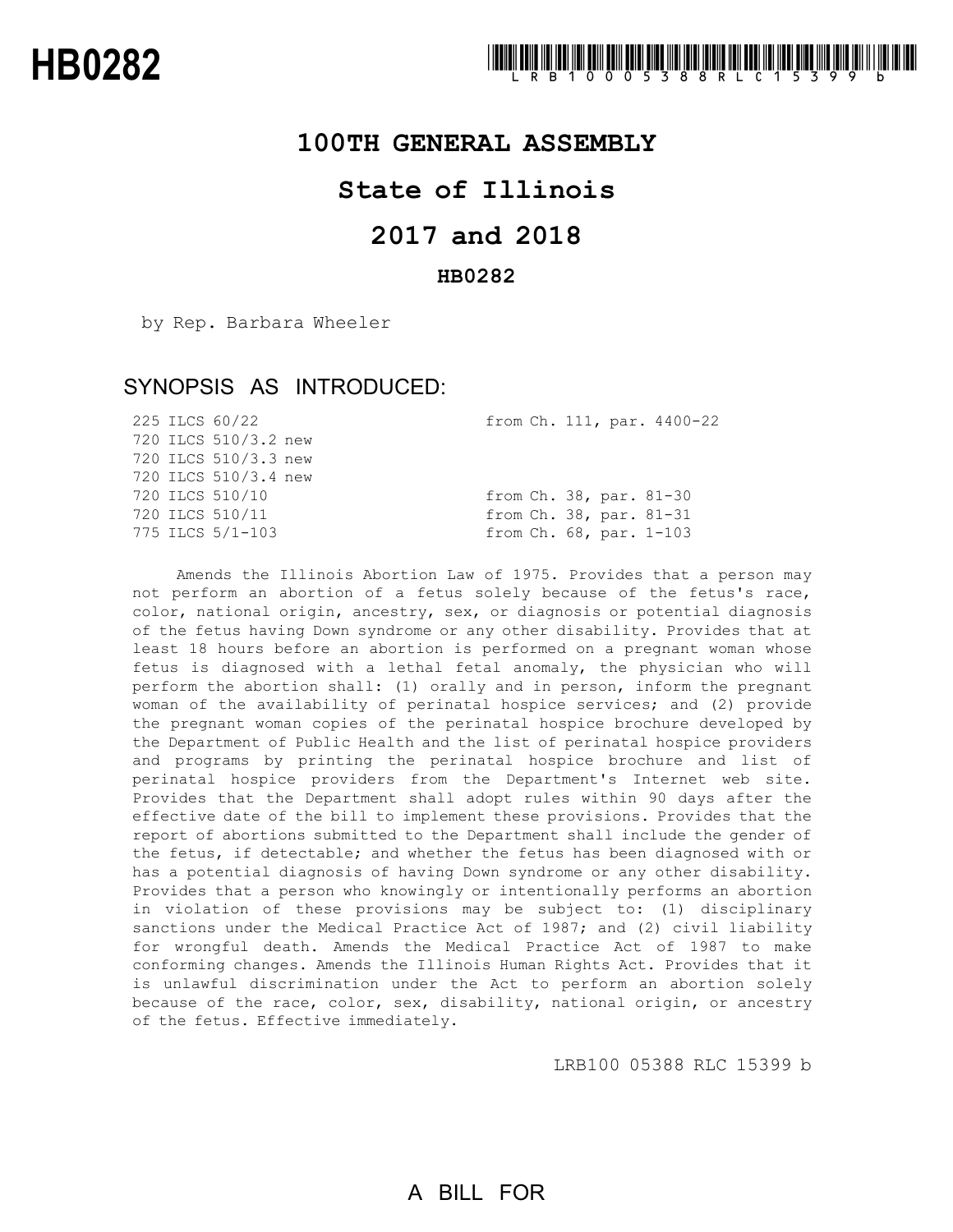1

AN ACT concerning health.

#### **Be it enacted by the People of the State of Illinois, represented in the General Assembly:** 2 3

Section 5. The Medical Practice Act of 1987 is amended by changing Section 22 as follows: 4 5

(225 ILCS 60/22) (from Ch. 111, par. 4400-22) 6

(Section scheduled to be repealed on December 31, 2017) 7

Sec. 22. Disciplinary action. 8

(A) The Department may revoke, suspend, place on probation, reprimand, refuse to issue or renew, or take any other disciplinary or non-disciplinary action as the Department may deem proper with regard to the license or permit of any person issued under this Act, including imposing fines not to exceed \$10,000 for each violation, upon any of the following grounds: 9 10 11 12 13 14

(1) Performance of an elective abortion in any place, 15

locale, facility, or institution other than:

17

16

18

(a) a facility licensed pursuant to the Ambulatory Surgical Treatment Center Act;

(b) an institution licensed under the Hospital Licensing Act; 19 20

(c) an ambulatory surgical treatment center or hospitalization or care facility maintained by the State or any agency thereof, where such department or 21 22 23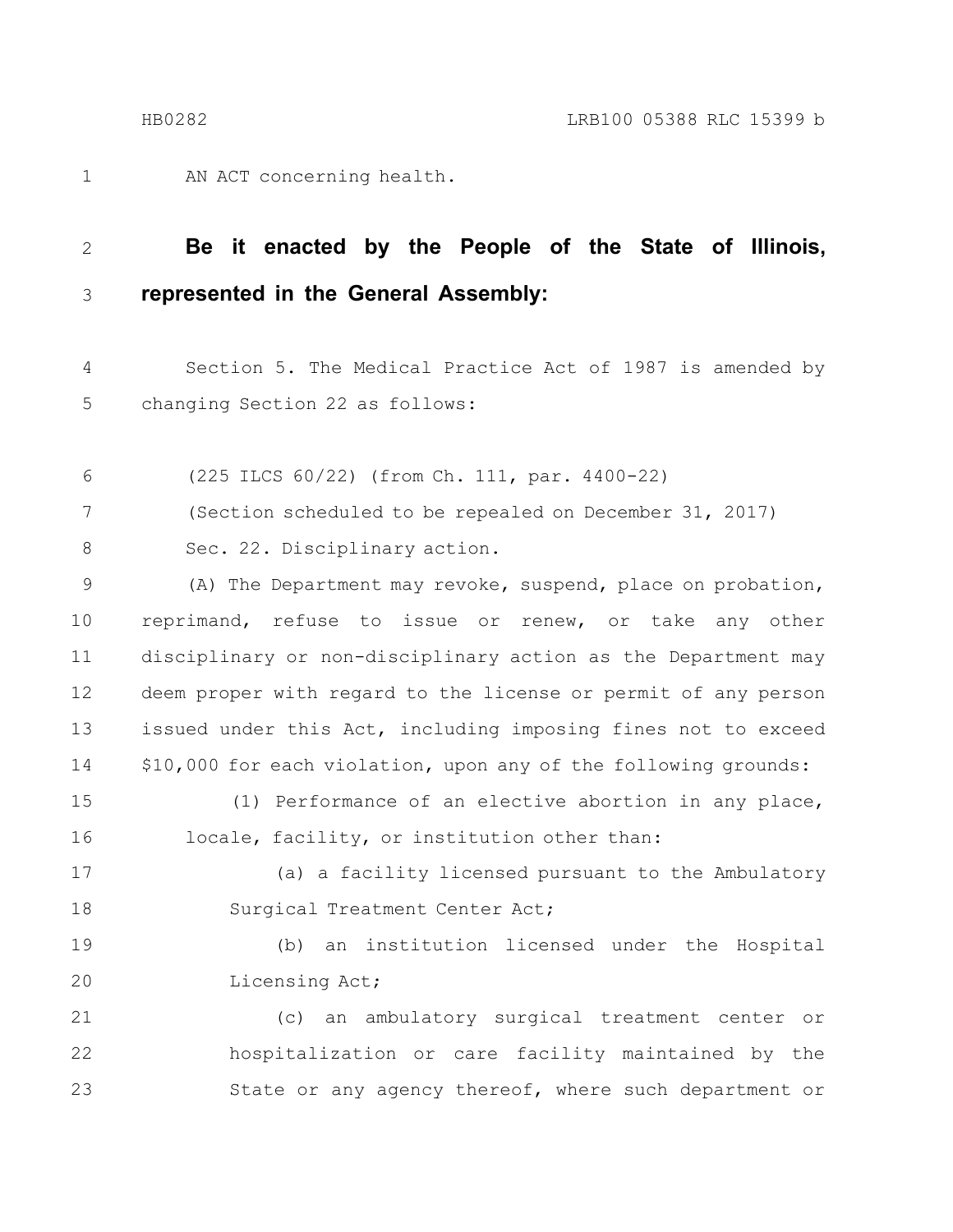agency has authority under law to establish and enforce standards for the ambulatory surgical treatment centers, hospitalization, or care facilities under its management and control; 1 2 3 4

(d) ambulatory surgical treatment centers, hospitalization or care facilities maintained by the Federal Government; or 5 6 7

(e) ambulatory surgical treatment centers, hospitalization or care facilities maintained by any university or college established under the laws of this State and supported principally by public funds raised by taxation. 8 9 10 11 12

(2) Performance of an abortion procedure in a wilful and wanton manner on a woman who was not pregnant at the time the abortion procedure was performed. 13 14 15

(2.5) Performance of an abortion procedure without complying with Sections 3.2, 3.3, and 3.4 of the Illinois Abortion Law of 1975. 16 17 18

(3) A plea of guilty or nolo contendere, finding of guilt, jury verdict, or entry of judgment or sentencing, including, but not limited to, convictions, preceding sentences of supervision, conditional discharge, or first offender probation, under the laws of any jurisdiction of the United States of any crime that is a felony. 19 20 21 22 23 24

(4) Gross negligence in practice under this Act. (5) Engaging in dishonorable, unethical or 25 26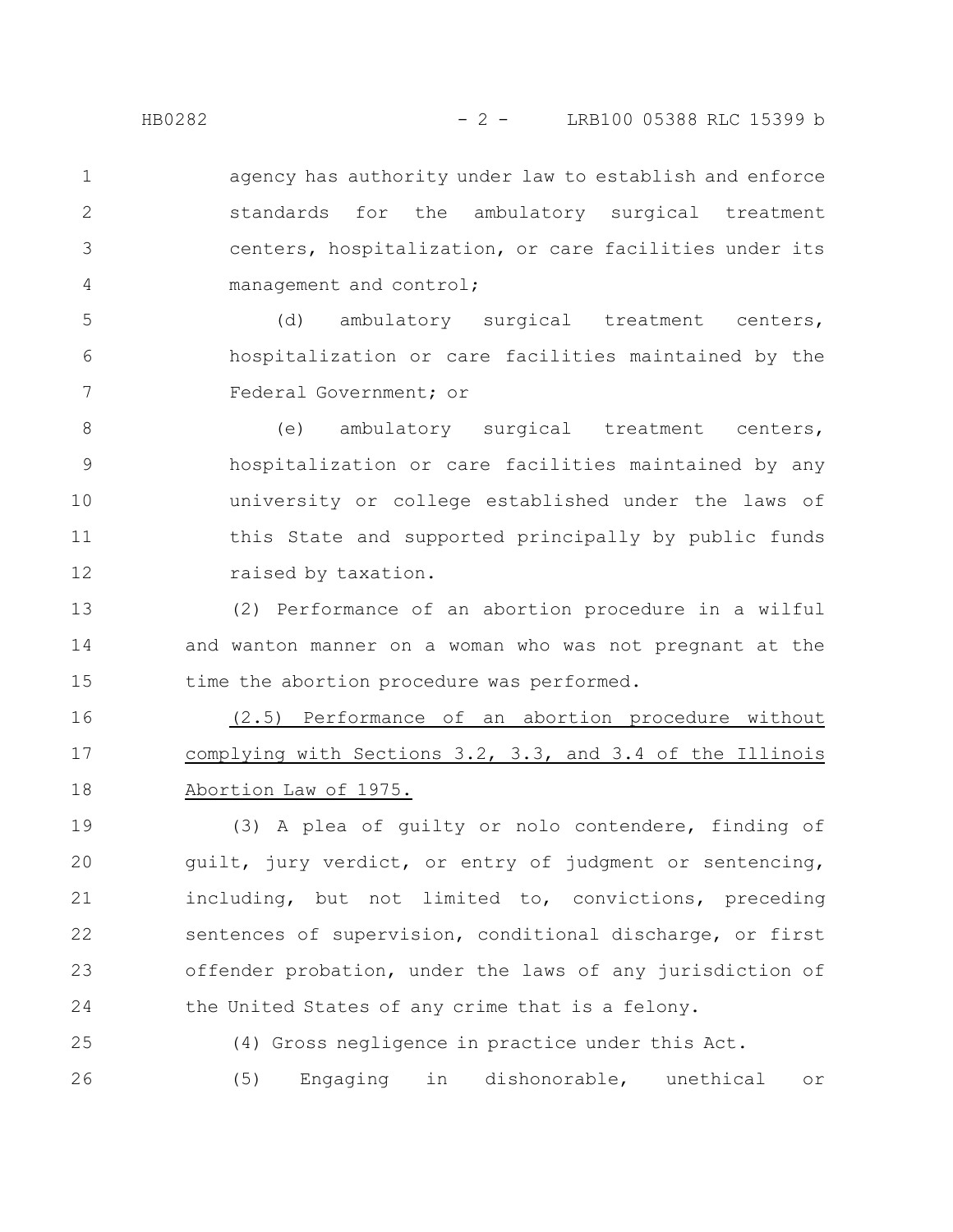1

2

unprofessional conduct of a character likely to deceive, defraud or harm the public.

(6) Obtaining any fee by fraud, deceit, or misrepresentation. 3 4

(7) Habitual or excessive use or abuse of drugs defined in law as controlled substances, of alcohol, or of any other substances which results in the inability to practice with reasonable judgment, skill or safety. 5 6 7 8

(8) Practicing under a false or, except as provided by law, an assumed name. 9 10

(9) Fraud or misrepresentation in applying for, or procuring, a license under this Act or in connection with applying for renewal of a license under this Act. 11 12 13

(10) Making a false or misleading statement regarding their skill or the efficacy or value of the medicine, treatment, or remedy prescribed by them at their direction in the treatment of any disease or other condition of the body or mind. 14 15 16 17 18

(11) Allowing another person or organization to use their license, procured under this Act, to practice. 19 20

(12) Adverse action taken by another state or jurisdiction against a license or other authorization to practice as a medical doctor, doctor of osteopathy, doctor of osteopathic medicine or doctor of chiropractic, a certified copy of the record of the action taken by the other state or jurisdiction being prima facie evidence 21 22 23 24 25 26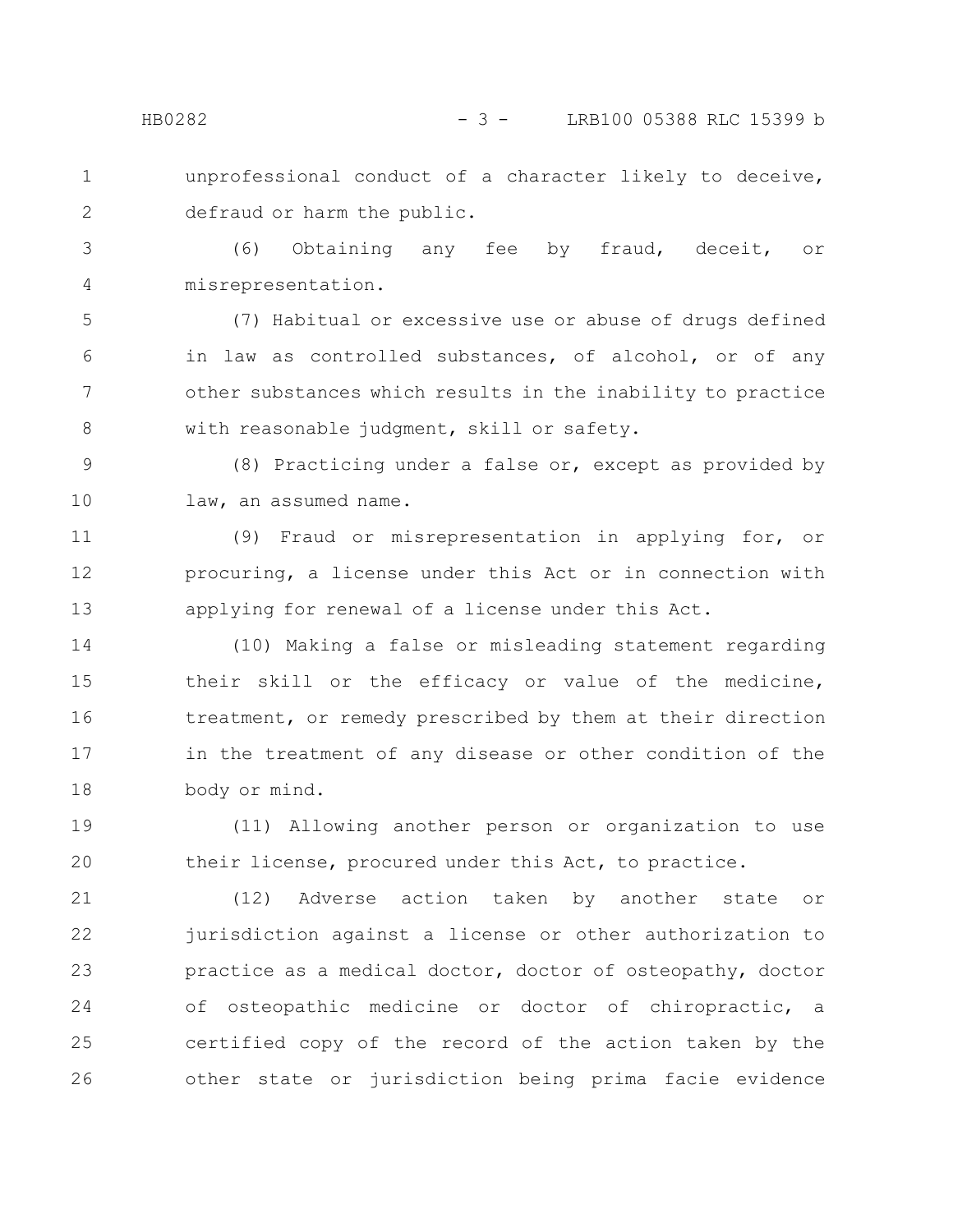thereof. This includes any adverse action taken by a State or federal agency that prohibits a medical doctor, doctor of osteopathy, doctor of osteopathic medicine, or doctor of chiropractic from providing services to the agency's participants. 1 2 3 4 5

(13) Violation of any provision of this Act or of the Medical Practice Act prior to the repeal of that Act, or violation of the rules, or a final administrative action of the Secretary, after consideration of the recommendation of the Disciplinary Board. 6 7 8 9 10

(14) Violation of the prohibition against fee splitting in Section 22.2 of this Act. 11 12

(15) A finding by the Disciplinary Board that the registrant after having his or her license placed on probationary status or subjected to conditions or restrictions violated the terms of the probation or failed to comply with such terms or conditions. 13 14 15 16 17

18

(16) Abandonment of a patient.

(17) Prescribing, selling, administering, distributing, giving or self-administering any drug classified as a controlled substance (designated product) or narcotic for other than medically accepted therapeutic purposes. 19 20 21 22 23

(18) Promotion of the sale of drugs, devices, appliances or goods provided for a patient in such manner as to exploit the patient for financial gain of the 24 25 26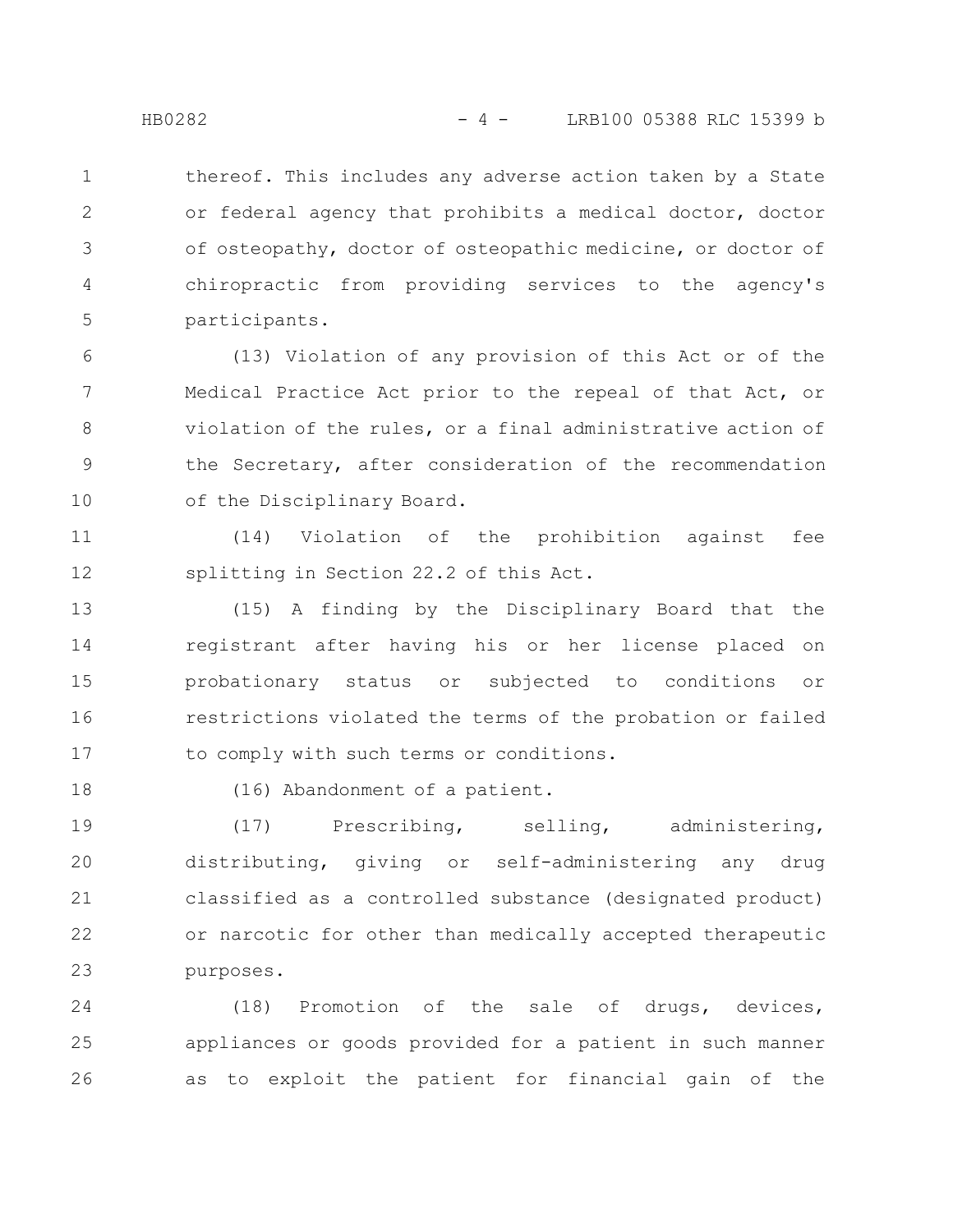physician. 1

(19) Offering, undertaking or agreeing to cure or treat disease by a secret method, procedure, treatment or medicine, or the treating, operating or prescribing for any human condition by a method, means or procedure which the licensee refuses to divulge upon demand of the Department. 2 3 4 5 6

(20) Immoral conduct in the commission of any act including, but not limited to, commission of an act of sexual misconduct related to the licensee's practice. 7 8 9

(21) Wilfully making or filing false records or reports in his or her practice as a physician, including, but not limited to, false records to support claims against the medical assistance program of the Department of Healthcare and Family Services (formerly Department of Public Aid) under the Illinois Public Aid Code. 10 11 12 13 14 15

(22) Wilful omission to file or record, or wilfully impeding the filing or recording, or inducing another person to omit to file or record, medical reports as required by law, or wilfully failing to report an instance of suspected abuse or neglect as required by law. 16 17 18 19 20

(23) Being named as a perpetrator in an indicated report by the Department of Children and Family Services under the Abused and Neglected Child Reporting Act, and upon proof by clear and convincing evidence that the licensee has caused a child to be an abused child or neglected child as defined in the Abused and Neglected 21 22 23 24 25 26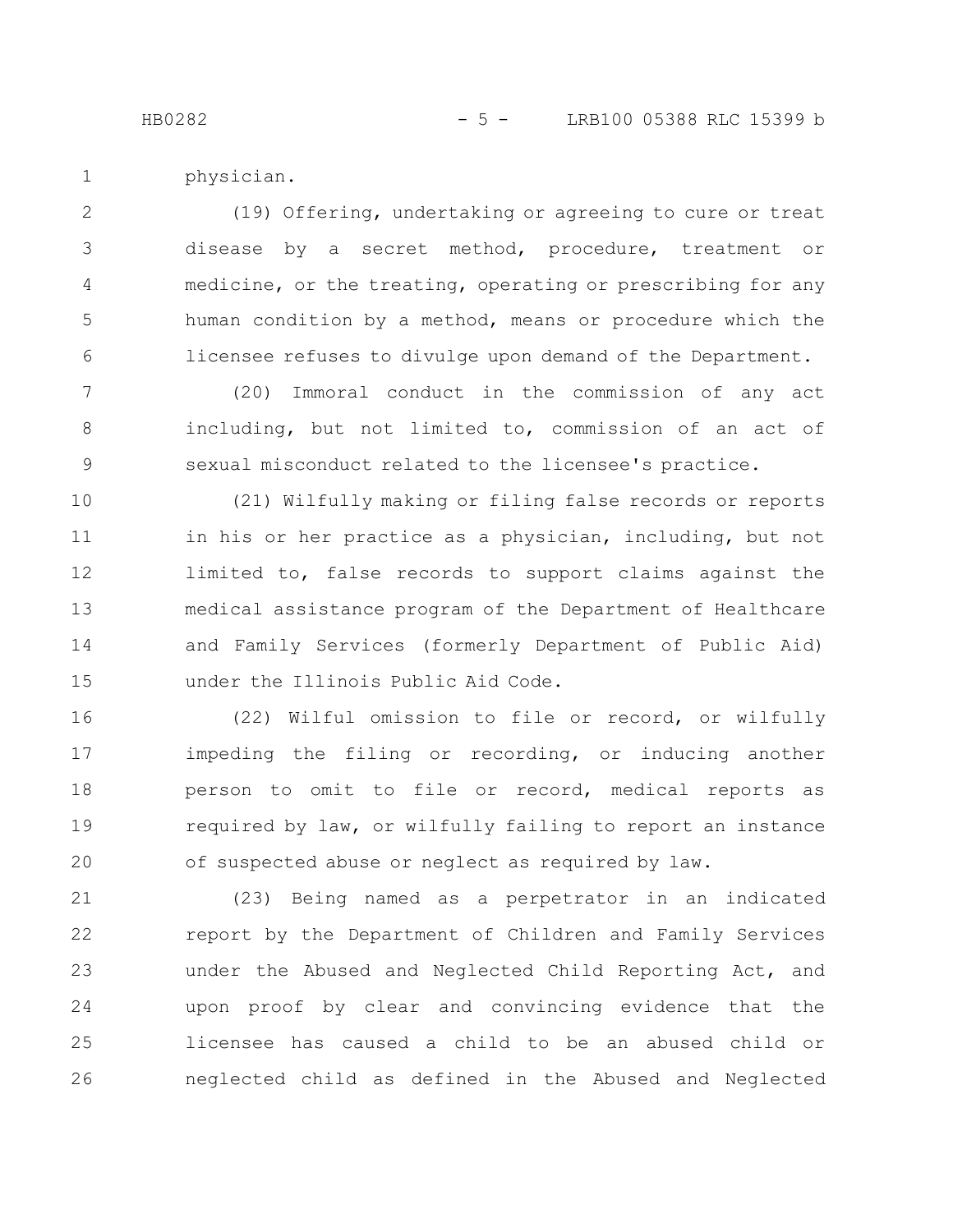Child Reporting Act. 1

(24) Solicitation of professional patronage by any corporation, agents or persons, or profiting from those representing themselves to be agents of the licensee. 2 3 4

(25) Gross and wilful and continued overcharging for professional services, including filing false statements for collection of fees for which services are not rendered, including, but not limited to, filing such false statements for collection of monies for services not rendered from the medical assistance program of the Department of Healthcare and Family Services (formerly Department of Public Aid) under the Illinois Public Aid Code. 5 6 7 8 9 10 11 12

(26) A pattern of practice or other behavior which demonstrates incapacity or incompetence to practice under this Act. 13 14 15

(27) Mental illness or disability which results in the inability to practice under this Act with reasonable judgment, skill or safety. 16 17 18

(28) Physical illness, including, but not limited to, deterioration through the aging process, or loss of motor skill which results in a physician's inability to practice under this Act with reasonable judgment, skill or safety. 19 20 21 22

(29) Cheating on or attempt to subvert the licensing examinations administered under this Act. 23 24

(30) Wilfully or negligently violating the confidentiality between physician and patient except as 25 26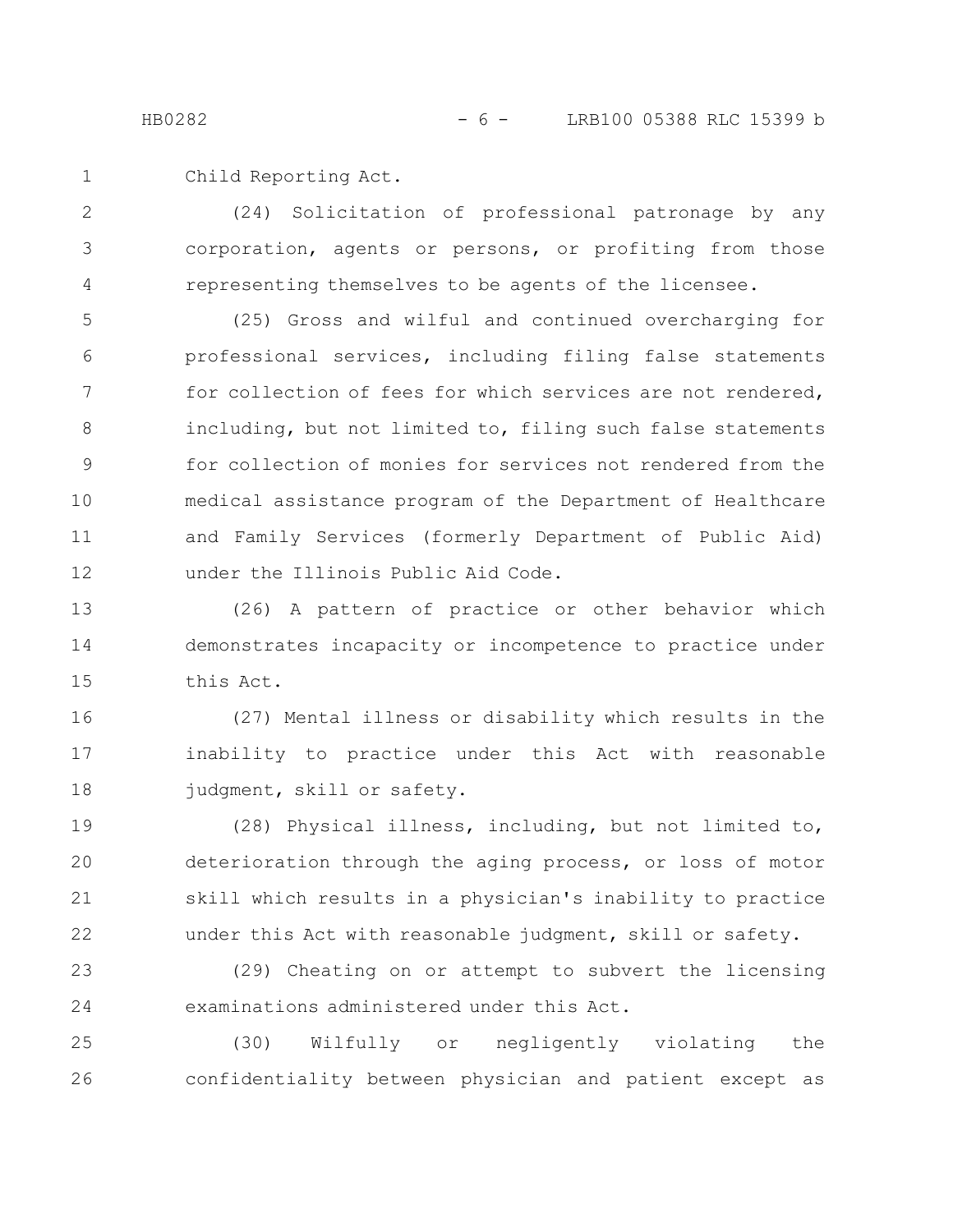required by law. 1

(31) The use of any false, fraudulent, or deceptive statement in any document connected with practice under this Act. 2 3 4

(32) Aiding and abetting an individual not licensed under this Act in the practice of a profession licensed under this Act. 5 6 7

(33) Violating state or federal laws or regulations relating to controlled substances, legend drugs, or ephedra as defined in the Ephedra Prohibition Act. 8 9 10

(34) Failure to report to the Department any adverse final action taken against them by another licensing jurisdiction (any other state or any territory of the United States or any foreign state or country), by any peer review body, by any health care institution, by any professional society or association related to practice under this Act, by any governmental agency, by any law enforcement agency, or by any court for acts or conduct similar to acts or conduct which would constitute grounds for action as defined in this Section. 11 12 13 14 15 16 17 18 19 20

(35) Failure to report to the Department surrender of a license or authorization to practice as a medical doctor, a doctor of osteopathy, a doctor of osteopathic medicine, or doctor of chiropractic in another state or jurisdiction, or surrender of membership on any medical staff or in any medical or professional association or society, while 21 22 23 24 25 26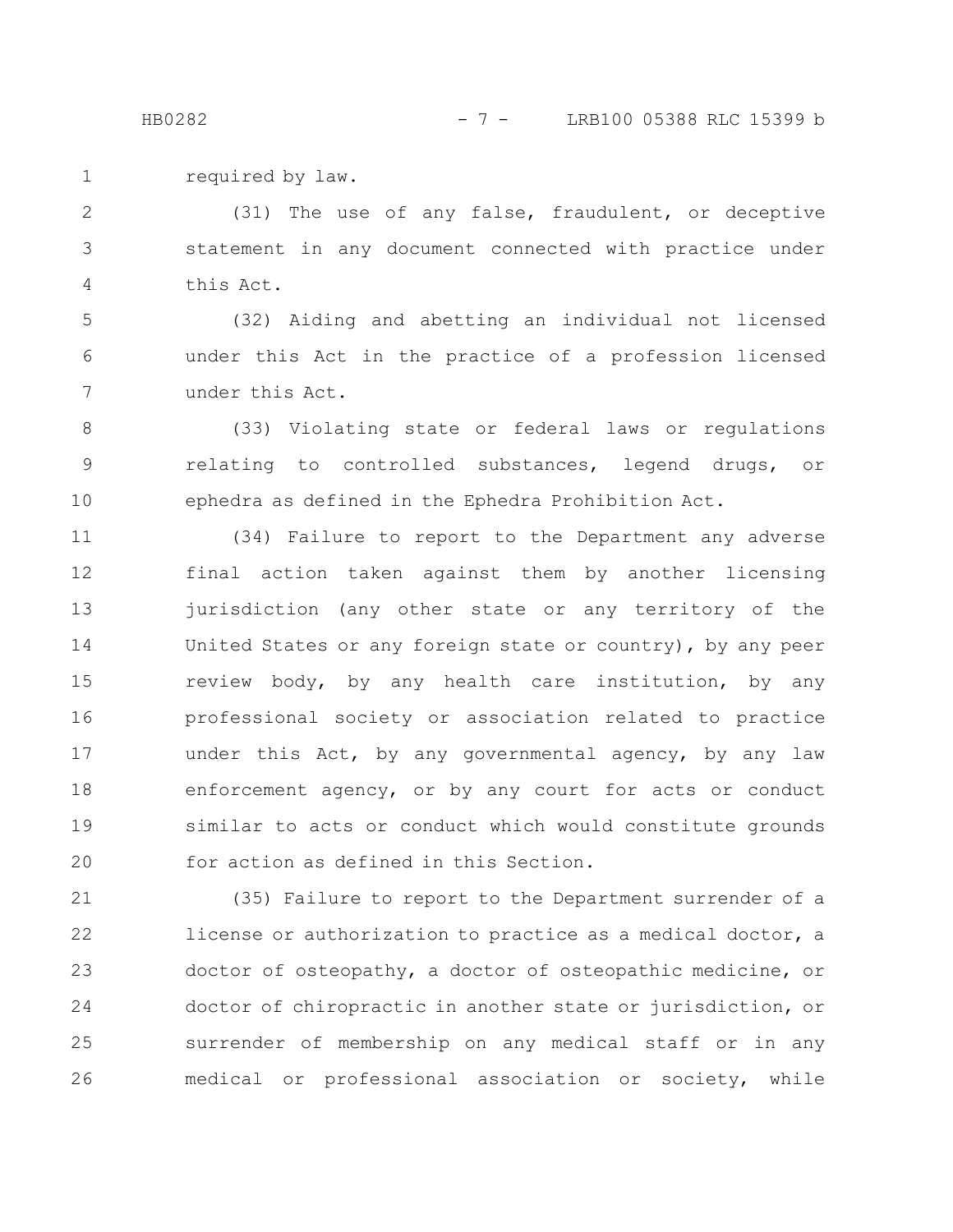under disciplinary investigation by any of those authorities or bodies, for acts or conduct similar to acts or conduct which would constitute grounds for action as defined in this Section. 1 2 3 4

(36) Failure to report to the Department any adverse judgment, settlement, or award arising from a liability claim related to acts or conduct similar to acts or conduct which would constitute grounds for action as defined in this Section. 5 6 7 8 9

(37) Failure to provide copies of medical records as required by law. 10 11

(38) Failure to furnish the Department, its investigators or representatives, relevant information, legally requested by the Department after consultation with the Chief Medical Coordinator or the Deputy Medical Coordinator. 12 13 14 15 16

(39) Violating the Health Care Worker Self-Referral Act. 17 18

(40) Willful failure to provide notice when notice is required under the Parental Notice of Abortion Act of 1995. 19 20

(41) Failure to establish and maintain records of patient care and treatment as required by this law. 21 22

(42) Entering into an excessive number of written collaborative agreements with licensed advanced practice nurses resulting in an inability to adequately collaborate. 23 24 25 26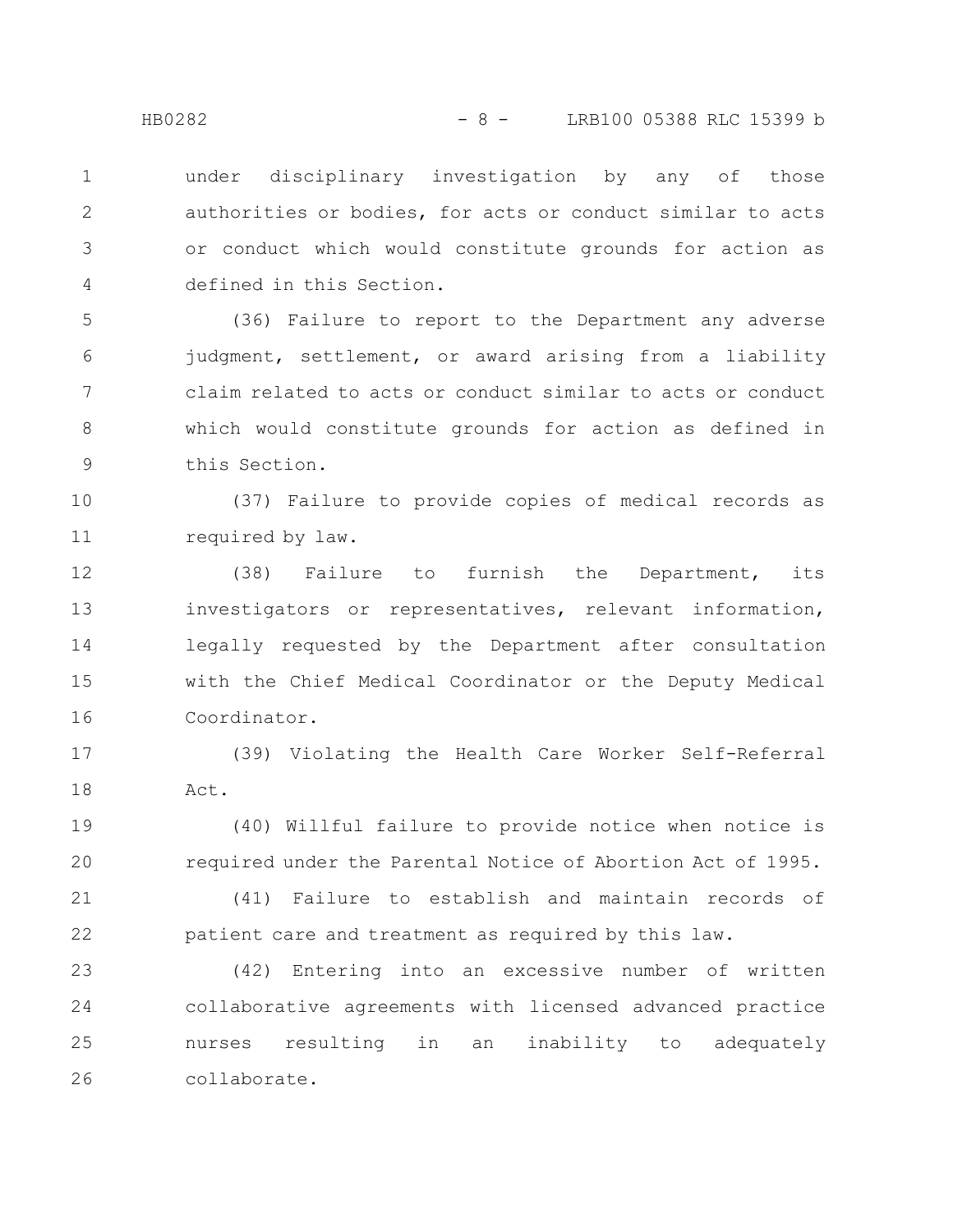#### HB0282 - 9 - LRB100 05388 RLC 15399 b

(43) Repeated failure to adequately collaborate with a licensed advanced practice nurse. 1 2

(44) Violating the Compassionate Use of Medical Cannabis Pilot Program Act. 3 4

(45) Entering into an excessive number of written collaborative agreements with licensed prescribing psychologists resulting in an inability to adequately collaborate. 5 6 7 8

(46) Repeated failure to adequately collaborate with a licensed prescribing psychologist. 9 10

Except for actions involving the ground numbered (26), all proceedings to suspend, revoke, place on probationary status, or take any other disciplinary action as the Department may deem proper, with regard to a license on any of the foregoing grounds, must be commenced within 5 years next after receipt by the Department of a complaint alleging the commission of or notice of the conviction order for any of the acts described herein. Except for the grounds numbered (8), (9), (26), and (29), no action shall be commenced more than 10 years after the date of the incident or act alleged to have violated this Section. For actions involving the ground numbered (26), a pattern of practice or other behavior includes all incidents alleged to be part of the pattern of practice or other behavior that occurred, or a report pursuant to Section 23 of this Act received, within the 10-year period preceding the filing of the complaint. In the event of the settlement of any claim or cause 11 12 13 14 15 16 17 18 19 20 21 22 23 24 25 26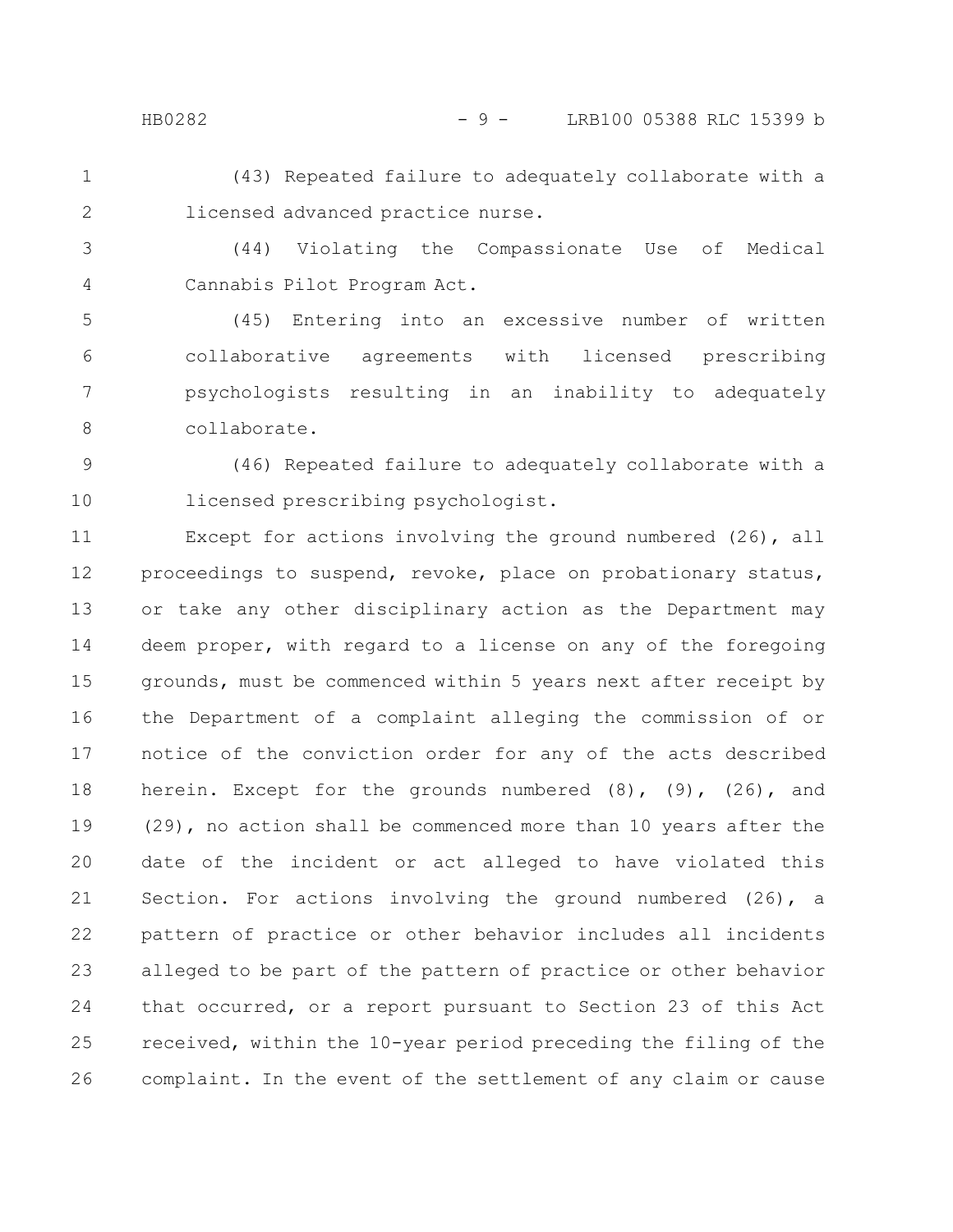of action in favor of the claimant or the reduction to final judgment of any civil action in favor of the plaintiff, such claim, cause of action or civil action being grounded on the allegation that a person licensed under this Act was negligent in providing care, the Department shall have an additional period of 2 years from the date of notification to the Department under Section 23 of this Act of such settlement or final judgment in which to investigate and commence formal disciplinary proceedings under Section 36 of this Act, except as otherwise provided by law. The time during which the holder of the license was outside the State of Illinois shall not be included within any period of time limiting the commencement of disciplinary action by the Department. 1 2 3 4 5 6 7 8 9 10 11 12 13

The entry of an order or judgment by any circuit court establishing that any person holding a license under this Act is a person in need of mental treatment operates as a suspension of that license. That person may resume their practice only upon the entry of a Departmental order based upon a finding by the Disciplinary Board that they have been determined to be recovered from mental illness by the court and upon the Disciplinary Board's recommendation that they be permitted to resume their practice. 14 15 16 17 18 19 20 21 22

The Department may refuse to issue or take disciplinary action concerning the license of any person who fails to file a return, or to pay the tax, penalty or interest shown in a filed return, or to pay any final assessment of tax, penalty or 23 24 25 26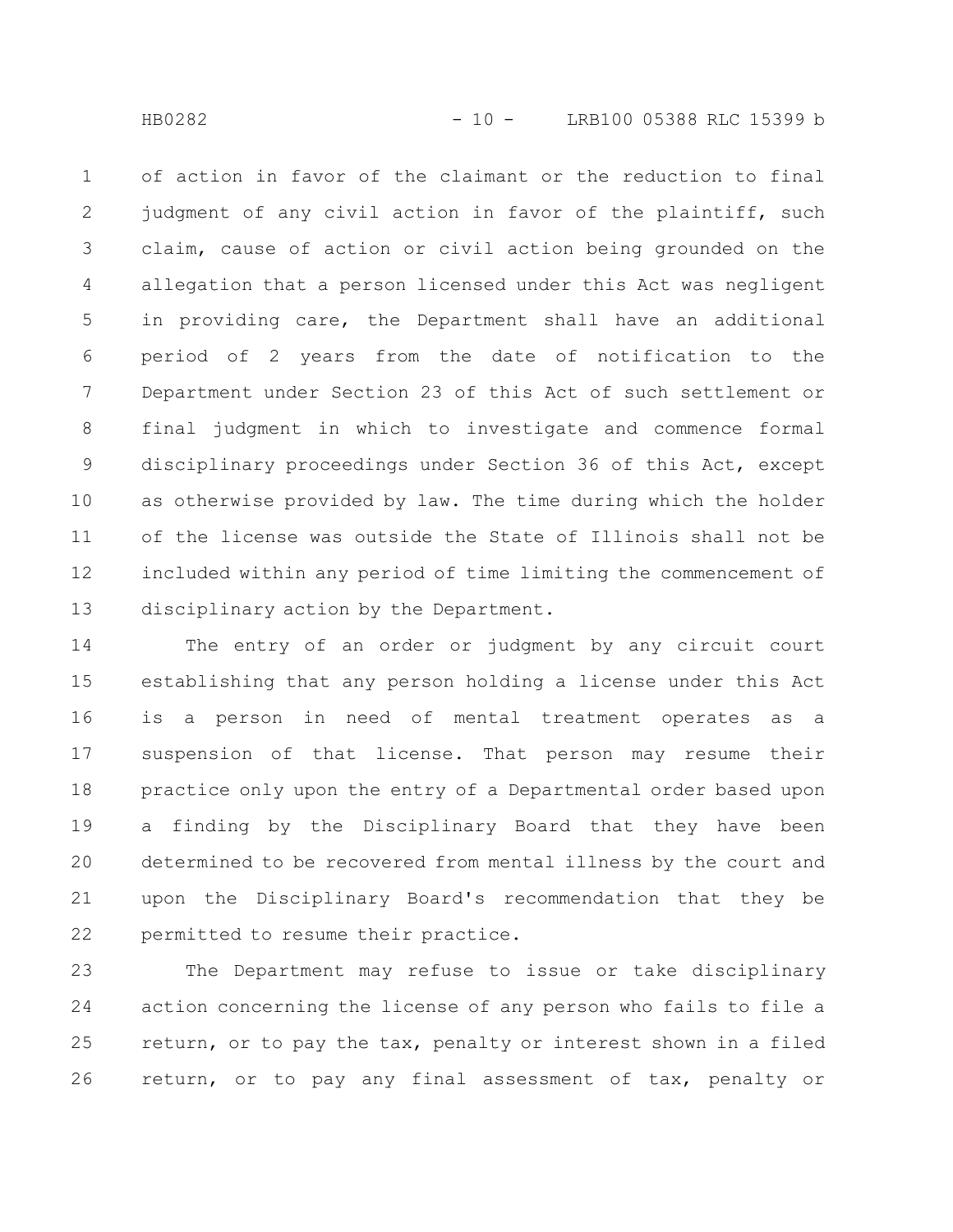interest, as required by any tax Act administered by the Illinois Department of Revenue, until such time as the requirements of any such tax Act are satisfied as determined by the Illinois Department of Revenue. 1 2 3 4

The Department, upon the recommendation of the Disciplinary Board, shall adopt rules which set forth standards to be used in determining: 5 6 7

(a) when a person will be deemed sufficiently rehabilitated to warrant the public trust; 8 9

(b) what constitutes dishonorable, unethical or unprofessional conduct of a character likely to deceive, defraud, or harm the public; 10 11 12

(c) what constitutes immoral conduct in the commission of any act, including, but not limited to, commission of an act of sexual misconduct related to the licensee's practice; and 13 14 15 16

(d) what constitutes gross negligence in the practice of medicine. 17 18

However, no such rule shall be admissible into evidence in any civil action except for review of a licensing or other disciplinary action under this Act. 19 20 21

In enforcing this Section, the Disciplinary Board or the Licensing Board, upon a showing of a possible violation, may compel, in the case of the Disciplinary Board, any individual who is licensed to practice under this Act or holds a permit to practice under this Act, or, in the case of the Licensing 22 23 24 25 26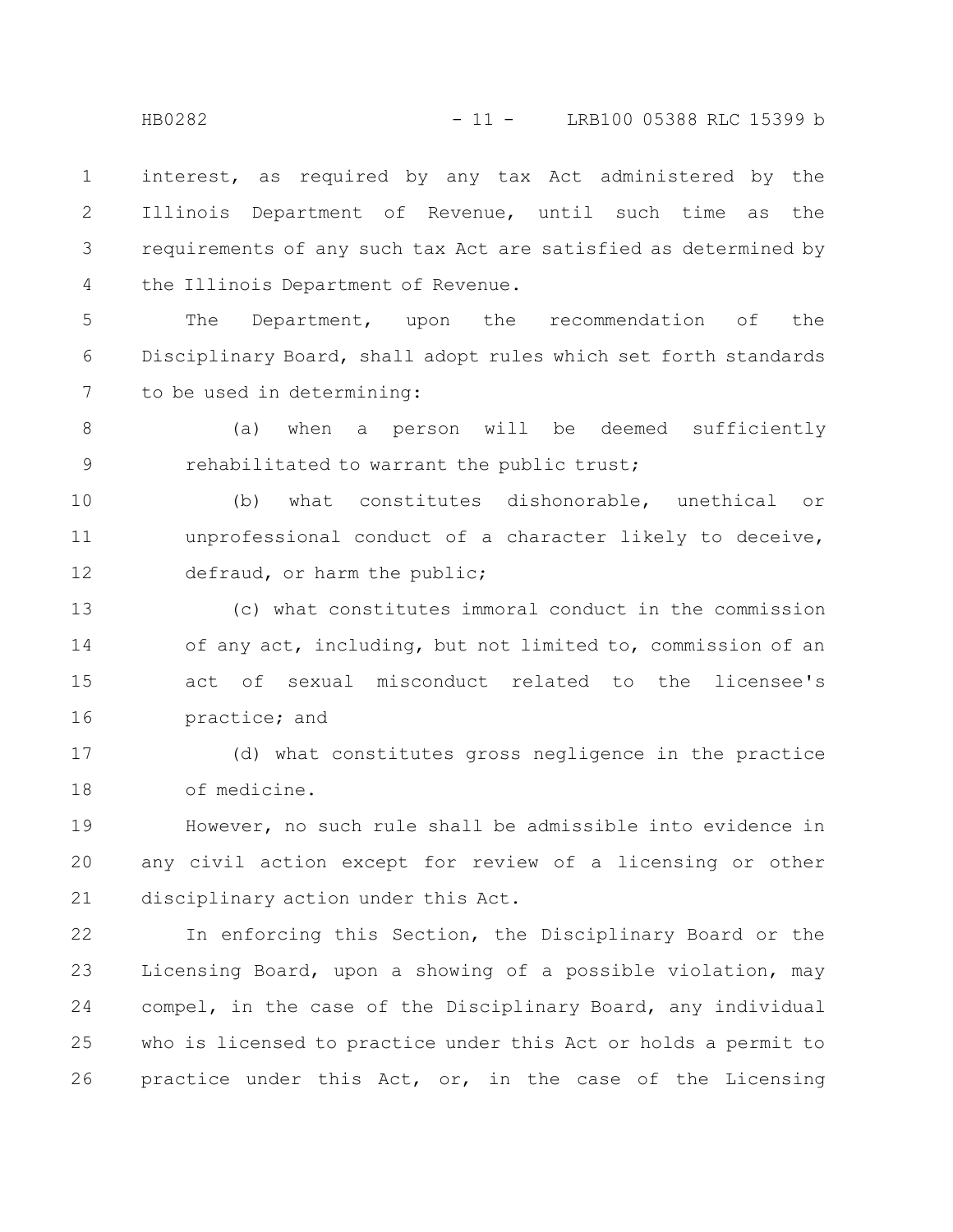Board, any individual who has applied for licensure or a permit pursuant to this Act, to submit to a mental or physical examination and evaluation, or both, which may include a substance abuse or sexual offender evaluation, as required by the Licensing Board or Disciplinary Board and at the expense of the Department. The Disciplinary Board or Licensing Board shall specifically designate the examining physician licensed to practice medicine in all of its branches or, if applicable, the multidisciplinary team involved in providing the mental or physical examination and evaluation, or both. The multidisciplinary team shall be led by a physician licensed to practice medicine in all of its branches and may consist of one or more or a combination of physicians licensed to practice medicine in all of its branches, licensed chiropractic physicians, licensed clinical psychologists, licensed clinical social workers, licensed clinical professional counselors, and other professional and administrative staff. Any examining physician or member of the multidisciplinary team may require any person ordered to submit to an examination and evaluation pursuant to this Section to submit to any additional supplemental testing deemed necessary to complete any examination or evaluation process, including, but not limited to, blood testing, urinalysis, psychological testing, or neuropsychological testing. The Disciplinary Board, the Licensing Board, or the Department may order the examining physician or any member of the multidisciplinary team to 1 2 3 4 5 6 7 8 9 10 11 12 13 14 15 16 17 18 19 20 21 22 23 24 25 26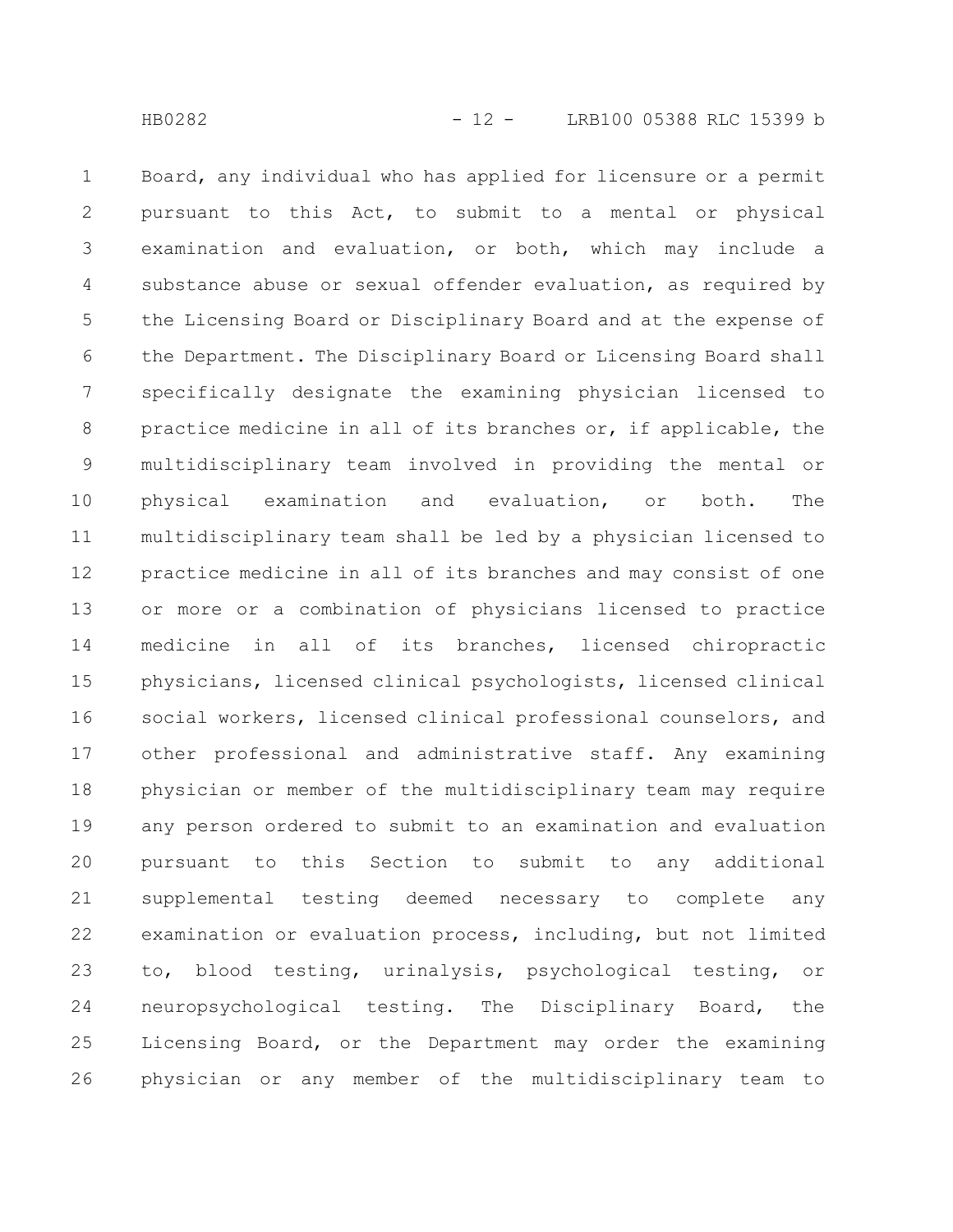provide to the Department, the Disciplinary Board, or the Licensing Board any and all records, including business records, that relate to the examination and evaluation, including any supplemental testing performed. The Disciplinary Board, the Licensing Board, or the Department may order the examining physician or any member of the multidisciplinary team to present testimony concerning this examination and evaluation of the licensee, permit holder, or applicant, including testimony concerning any supplemental testing or documents relating to the examination and evaluation. No information, report, record, or other documents in any way related to the examination and evaluation shall be excluded by reason of any common law or statutory privilege relating to communication between the licensee, permit holder, or applicant and the examining physician or any member of the multidisciplinary team. No authorization is necessary from the licensee, permit holder, or applicant ordered to undergo an evaluation and examination for the examining physician or any member of the multidisciplinary team to provide information, reports, records, or other documents or to provide any testimony regarding the examination and evaluation. The individual to be examined may have, at his or her own expense, another physician of his or her choice present during all aspects of the examination. Failure of any individual to submit to mental or physical examination and evaluation, or both, when directed, shall result in an automatic suspension, without 1 2 3 4 5 6 7 8 9 10 11 12 13 14 15 16 17 18 19 20 21 22 23 24 25 26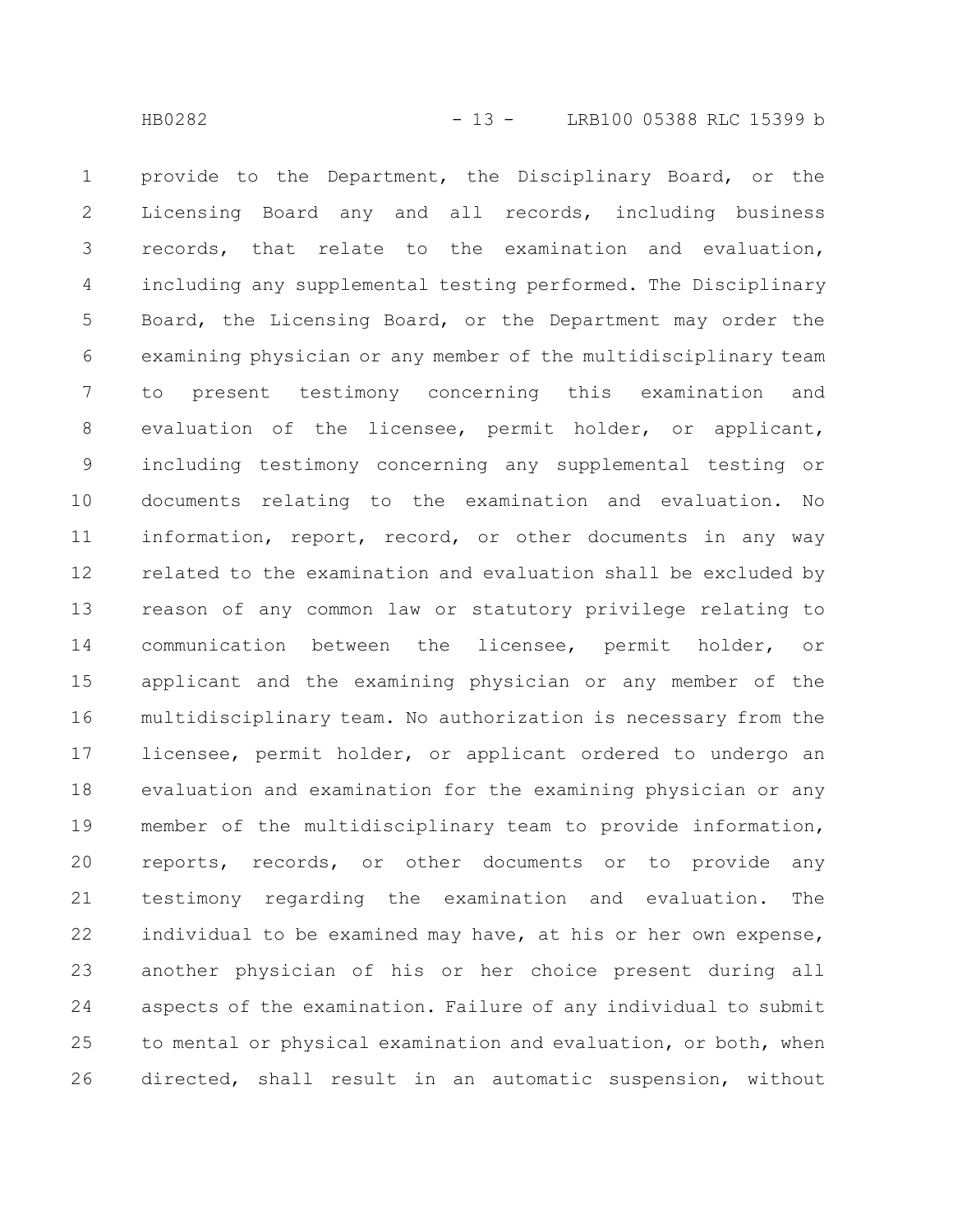hearing, until such time as the individual submits to the examination. If the Disciplinary Board or Licensing Board finds a physician unable to practice following an examination and evaluation because of the reasons set forth in this Section, the Disciplinary Board or Licensing Board shall require such physician to submit to care, counseling, or treatment by physicians, or other health care professionals, approved or designated by the Disciplinary Board, as a condition for issued, continued, reinstated, or renewed licensure to practice. Any physician, whose license was granted pursuant to Sections 9, 17, or 19 of this Act, or, continued, reinstated, renewed, disciplined or supervised, subject to such terms, conditions or restrictions who shall fail to comply with such terms, conditions or restrictions, or to complete a required program of care, counseling, or treatment, as determined by the Chief Medical Coordinator or Deputy Medical Coordinators, shall be referred to the Secretary for a determination as to whether the licensee shall have their license suspended immediately, pending a hearing by the Disciplinary Board. In instances in which the Secretary immediately suspends a license under this Section, a hearing upon such person's license must be convened by the Disciplinary Board within 15 days after such suspension and completed without appreciable delay. The Disciplinary Board shall have the authority to review the subject physician's record of treatment and counseling regarding the impairment, to the extent permitted by applicable 1 2 3 4 5 6 7 8 9 10 11 12 13 14 15 16 17 18 19 20 21 22 23 24 25 26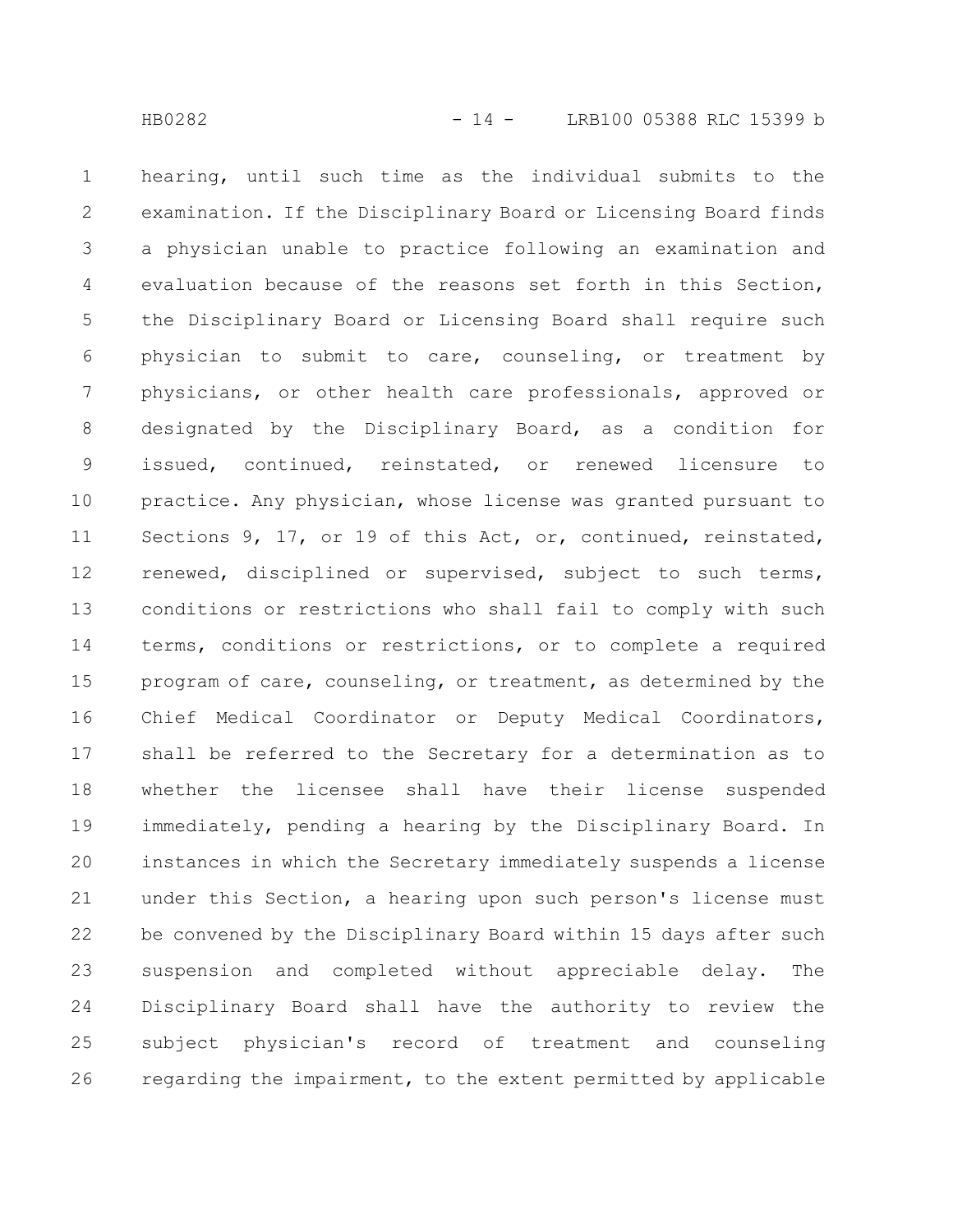federal statutes and regulations safeguarding the confidentiality of medical records. 1 2

An individual licensed under this Act, affected under this Section, shall be afforded an opportunity to demonstrate to the Disciplinary Board that they can resume practice in compliance with acceptable and prevailing standards under the provisions of their license. 3 4 5 6 7

The Department may promulgate rules for the imposition of fines in disciplinary cases, not to exceed \$10,000 for each violation of this Act. Fines may be imposed in conjunction with other forms of disciplinary action, but shall not be the exclusive disposition of any disciplinary action arising out of conduct resulting in death or injury to a patient. Any funds collected from such fines shall be deposited in the Medical Disciplinary Fund. 8 9 10 11 12 13 14 15

All fines imposed under this Section shall be paid within 60 days after the effective date of the order imposing the fine or in accordance with the terms set forth in the order imposing the fine. 16 17 18 19

(B) The Department shall revoke the license or permit issued under this Act to practice medicine or a chiropractic physician who has been convicted a second time of committing any felony under the Illinois Controlled Substances Act or the Methamphetamine Control and Community Protection Act, or who has been convicted a second time of committing a Class 1 felony under Sections 8A-3 and 8A-6 of the Illinois Public Aid Code. A 20 21 22 23 24 25 26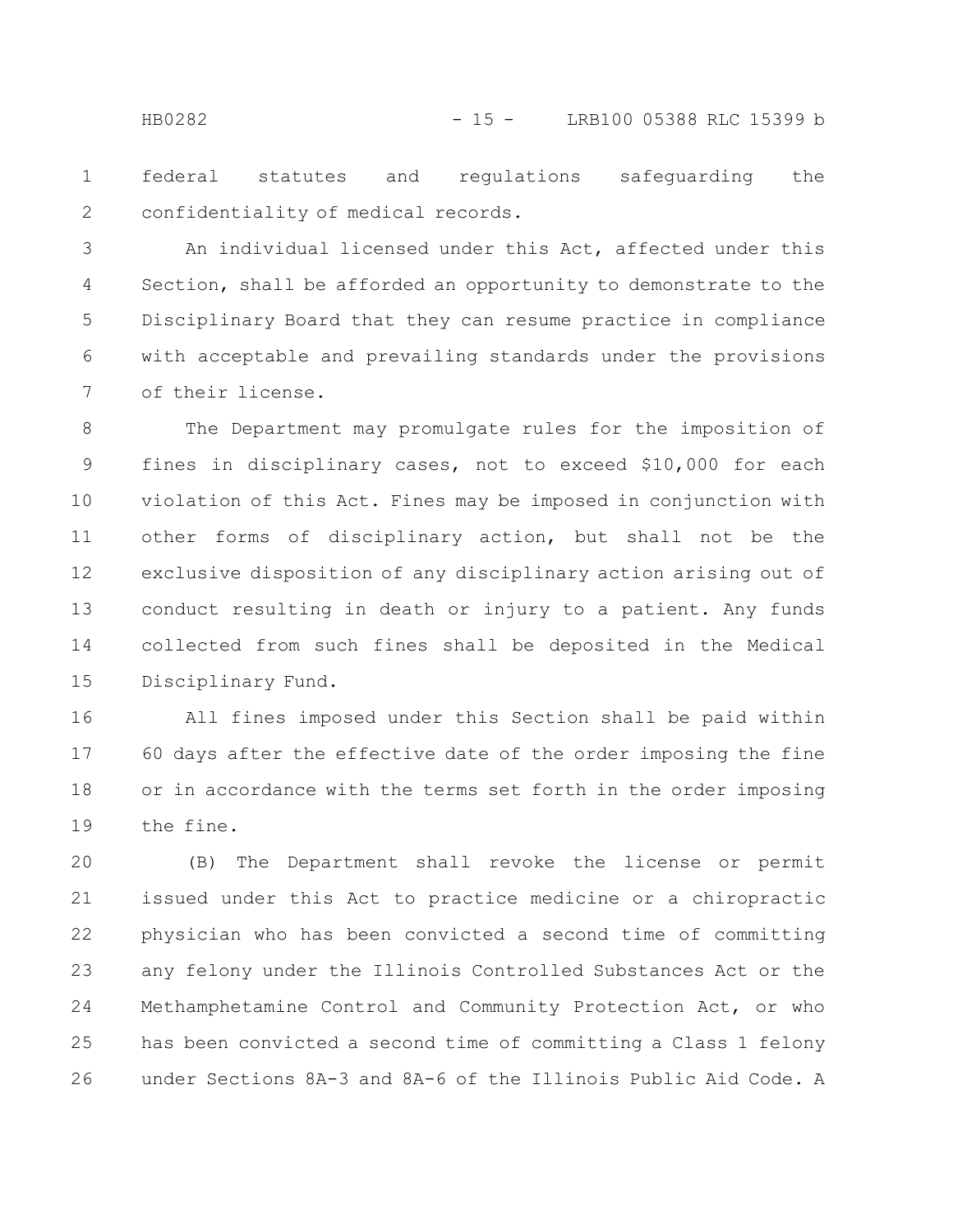person whose license or permit is revoked under this subsection B shall be prohibited from practicing medicine or treating human ailments without the use of drugs and without operative surgery. 1 2 3 4

(C) The Department shall not revoke, suspend, place on probation, reprimand, refuse to issue or renew, or take any other disciplinary or non-disciplinary action against the license or permit issued under this Act to practice medicine to a physician based solely upon the recommendation of the physician to an eligible patient regarding, or prescription for, or treatment with, an investigational drug, biological product, or device. 5 6 7 8 9 10 11 12

(D) The Disciplinary Board shall recommend to the Department civil penalties and any other appropriate discipline in disciplinary cases when the Board finds that a physician willfully performed an abortion with actual knowledge that the person upon whom the abortion has been performed is a minor or an incompetent person without notice as required under the Parental Notice of Abortion Act of 1995. Upon the Board's recommendation, the Department shall impose, for the first violation, a civil penalty of \$1,000 and for a second or subsequent violation, a civil penalty of \$5,000. (Source: P.A. 98-601, eff. 12-30-13; 98-668, eff. 6-25-14; 98-1140, eff. 12-30-14; 99-270, eff. 1-1-16.) 13 14 15 16 17 18 19 20 21 22 23 24

Section 10. The Illinois Abortion Law of 1975 is amended by

25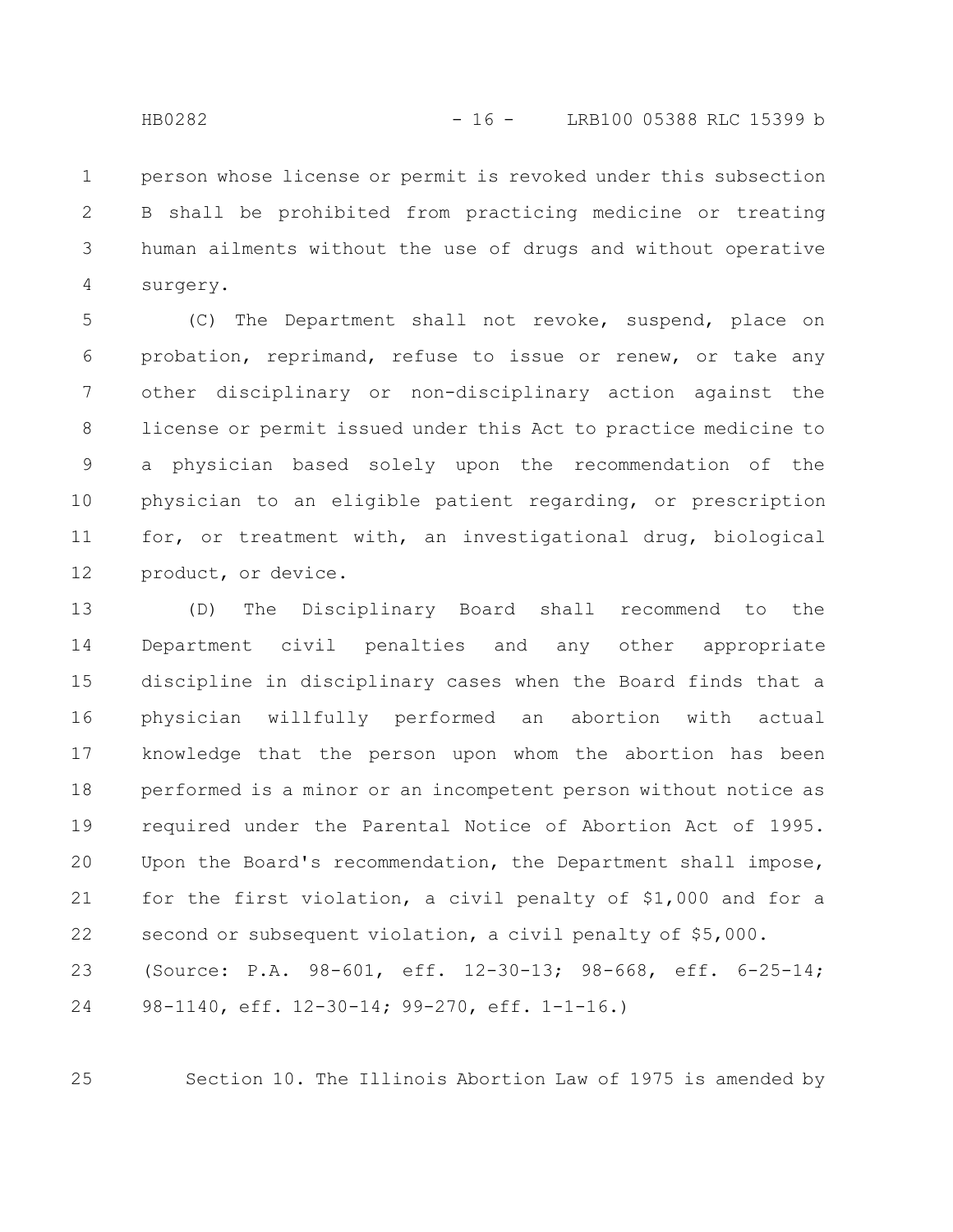|               | $-17 -$ LRB100 05388 RLC 15399 b<br>HB0282                   |
|---------------|--------------------------------------------------------------|
| $\mathbf 1$   | changing Sections 10 and 11 and by adding Sections 3.2, 3.3, |
| 2             | and 3.4 as follows:                                          |
|               |                                                              |
| 3             | (720 ILCS 510/3.2 new)                                       |
| 4             | Sec. 3.2. Sex selective and disability abortion ban.         |
| 5             | (a) As used in this Section:                                 |
| 6             | "Any other disability" means any disease, defect, or         |
| 7             | disorder that is genetically inherited. The term includes    |
| 8             | the following:                                               |
| $\mathcal{G}$ | (1) a physical disability;                                   |
| 10            | (2) a mental or intellectual disability;                     |
| 11            | (3) a physical disfigurement;                                |
| 12            | (4) scoliosis;                                               |
| 13            | $(5)$ dwarfism;                                              |
| 14            | (6) Down syndrome;                                           |
| 15            | (7) albinism;                                                |
| 16            | (8) amelia; or                                               |
| 17            | (9) a physical or mental disease.                            |
| 18            | The term does not include a lethal fetal anomaly.            |
| 19            | "Down syndrome" means a chromosomal disorder                 |
| 20            | associated with an extra chromosome 21 or an effective       |
| 21            | trisomy for chromosome 21.                                   |
| 22            | "Potential diagnosis" refers to the presence of some         |
| 23            | risk factors that indicate that a health problem may occur.  |
| 24            | "Sex selective abortion" means an abortion that is           |
| 25            | performed solely because of the sex of the fetus.            |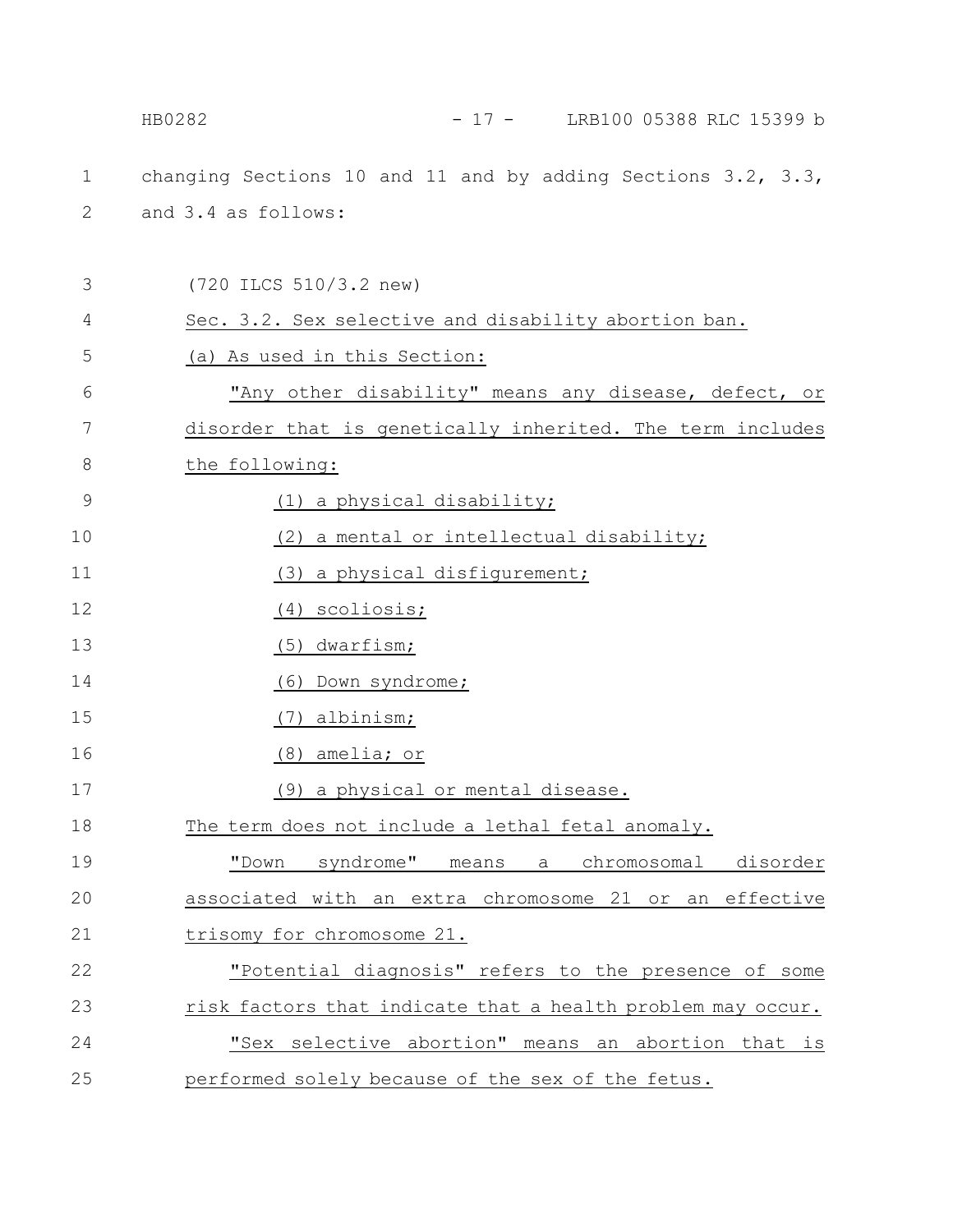| $\mathbf 1$   | A person may not intentionally perform or attempt to<br>(b)     |
|---------------|-----------------------------------------------------------------|
| $\mathbf{2}$  | perform an abortion before the earlier of viability of the      |
| 3             | fetus or 20 weeks of postfertilization age if the person knows  |
| 4             | that the pregnant woman is seeking a sex selective abortion.    |
| 5             | (c) A person may not intentionally perform or attempt to        |
| 6             | perform an abortion after viability of the fetus or 20 weeks of |
| 7             | postfertilization age if the person knows that the pregnant     |
| $8\,$         | woman is seeking a sex selective abortion.                      |
| $\mathcal{G}$ | (d) A person may not intentionally perform or attempt to        |
| 10            | perform an abortion before the earlier of viability of the      |
| 11            | fetus or 20 weeks of postfertilization age if the person knows  |
| 12            | that the pregnant woman is seeking the abortion solely because  |
| 13            | the fetus has been diagnosed with Down syndrome or has a        |
| 14            | potential diagnosis of Down syndrome.                           |
| 15            | (e) A person may not intentionally perform or attempt to        |
| 16            | perform an abortion after viability of the fetus or 20 weeks of |
| 17            | postfertilization age if the person knows that the pregnant     |
| 18            | woman is seeking the abortion solely because the fetus has been |
| 19            | diagnosed with Down syndrome or has a potential diagnosis of    |
| 20            | Down syndrome.                                                  |
| 21            | (f) A person may not intentionally perform or attempt to        |
| 22            | perform an abortion before the earlier of viability of the      |
| 23            | fetus or 20 weeks of postfertilization age if the person knows  |
| 24            | that the pregnant woman is seeking the abortion solely because  |
| 25            | the fetus has been diagnosed with any other disability or has a |
| 26            | potential diagnosis of any other disability.                    |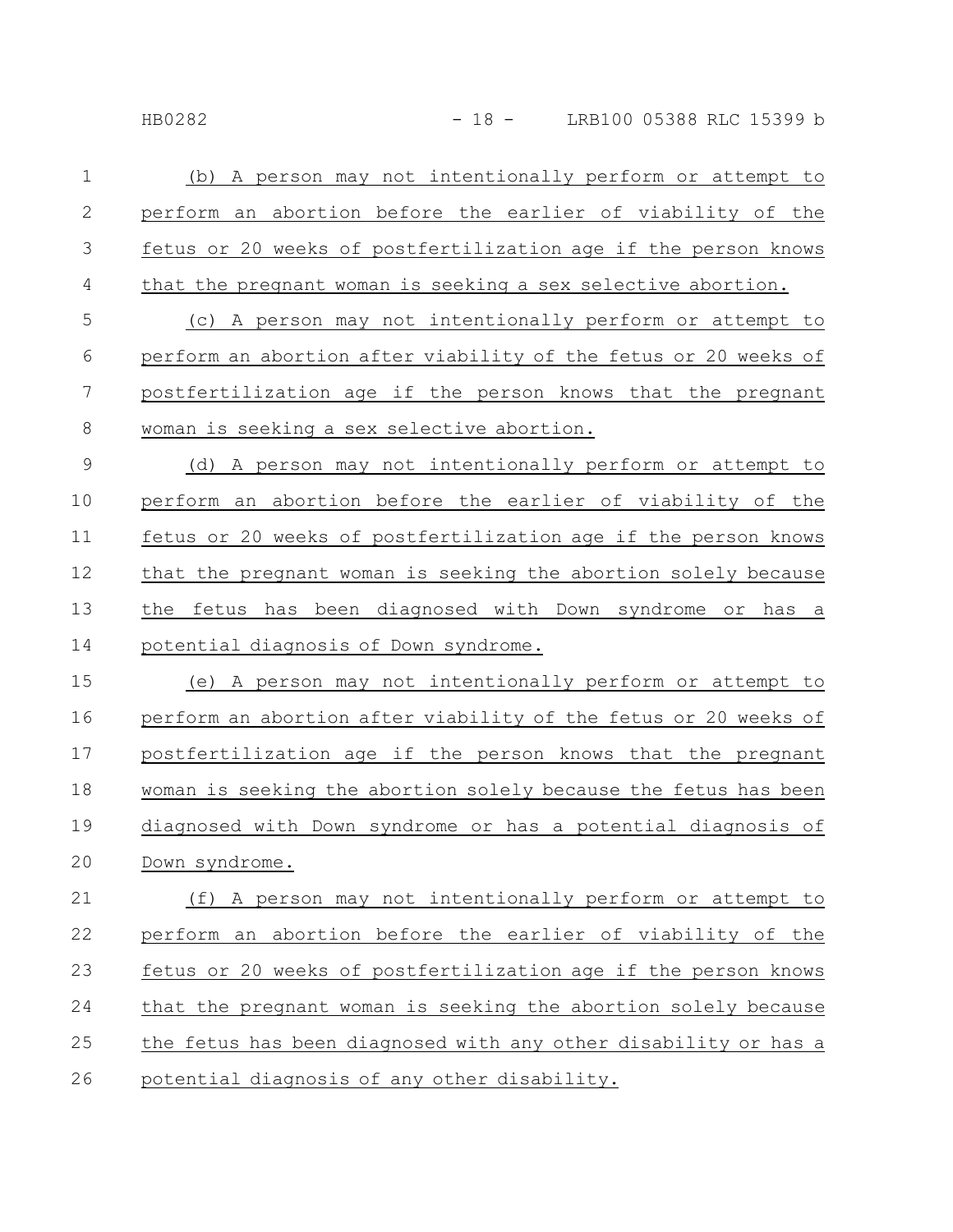| $\mathbf 1$ | A person may not intentionally perform or attempt to<br>(q)     |
|-------------|-----------------------------------------------------------------|
| 2           | perform an abortion after viability of the fetus or 20 weeks of |
| 3           | postfertilization age if the person knows that the pregnant     |
| 4           | woman is seeking the abortion solely because the fetus has been |
| 5           | diagnosed with any other disability or<br>a potential<br>has    |
| 6           | diagnosis of any other disability.                              |
| 7           | (h) A person may not intentionally perform or attempt to        |
| 8           | perform an abortion before the earlier of viability of the      |
| $\mathsf 9$ | fetus or 20 weeks of postfertilization age if the person knows  |
| 10          | that the pregnant woman is seeking the abortion solely because  |
| 11          | of the race, color, national origin, or ancestry of the fetus.  |
| 12          | (i) A person may not intentionally perform or attempt to        |
| 13          | perform an abortion after viability of the fetus or 20 weeks of |
| 14          | postfertilization age if the person knows that the pregnant     |
| 15          | woman is seeking the abortion solely because of the race,       |
| 16          | color, national origin, or ancestry of the fetus.               |
| 17          | (j) A person who knowingly or intentionally performs an         |
| 18          | abortion in violation of this Section may be subject to:        |
| 19          | (1) disciplinary sanctions under Section 22 of the              |
| 20          | Medical Practice Act of 1987; and                               |
| 21          | (2) civil liability for wrongful death.                         |
| 22          | (k) A pregnant woman upon whom an abortion is performed in      |
| 23          | violation of this Section may not be prosecuted for violating   |
| 24          | or conspiring to violate this Section.                          |
|             |                                                                 |

(720 ILCS 510/3.3 new) 25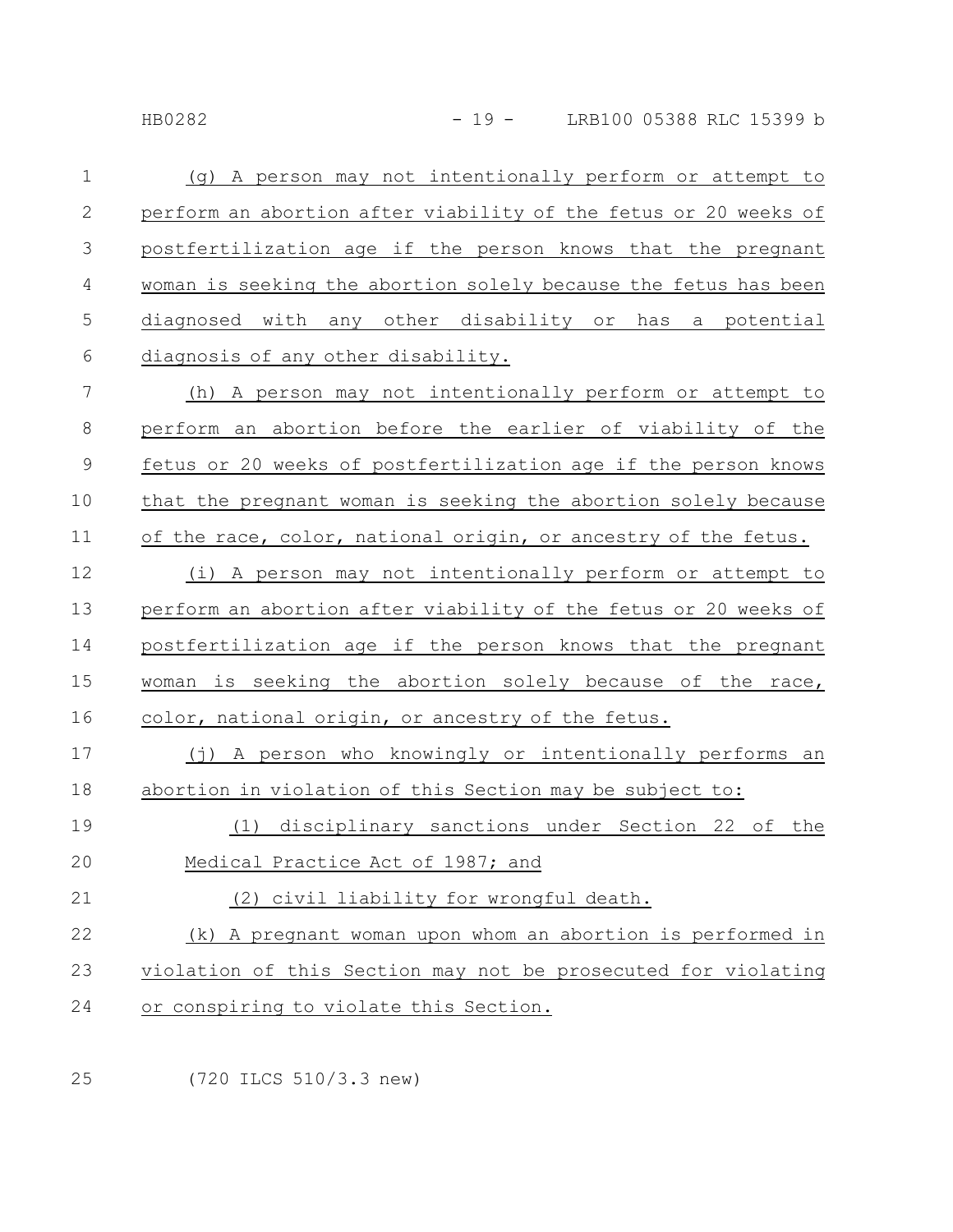| 1             | Sec. 3.3. Perinatal hospice.                                |
|---------------|-------------------------------------------------------------|
| $\mathbf{2}$  | (a) The purpose of this Section is to ensure that:          |
| 3             | women considering abortion after receiving a<br>(1)         |
| 4             | diagnosis of a lethal fetal anomaly are informed of the     |
| 5             | availability of perinatal hospice care; and                 |
| 6             | women choosing abortion after receiving a<br>(2)            |
| 7             | diagnosis of a lethal fetal anomaly are making a fully      |
| 8             | informed decision.                                          |
| $\mathcal{G}$ | (b) As used in this Section:                                |
| 10            | "Lethal fetal anomaly" means a fetal condition              |
| 11            | diagnosed before birth that, if the pregnancy results in a  |
| 12            | live birth, will with reasonable certainty result in the    |
| 13            | death of the child not more than 3 months after the child's |
| 14            | birth.                                                      |
| 15            | "Perinatal hospice" means the provision of                  |
| 16            | comprehensive, supportive care to a pregnant woman and her  |
| 17            | family beginning with the diagnosis of a lethal fetal       |
| 18            | anomaly and continuing through the live birth and death of  |
| 19            | the woman's child as a result of the lethal fetal anomaly.  |
| 20            | The term includes counseling and medical care provided by   |
| 21            | maternal-fetal<br>medical specialists, obstetricians,       |
| 22            | neonatologists, anesthesia specialists, specialty nurses,   |
| 23            | clergy, social workers, and others that are focused on      |
| 24            | alleviating fear and ensuring that the woman and her family |
| 25            | experience the life and death of the child in a comfortable |
| 26            | and supportive environment.                                 |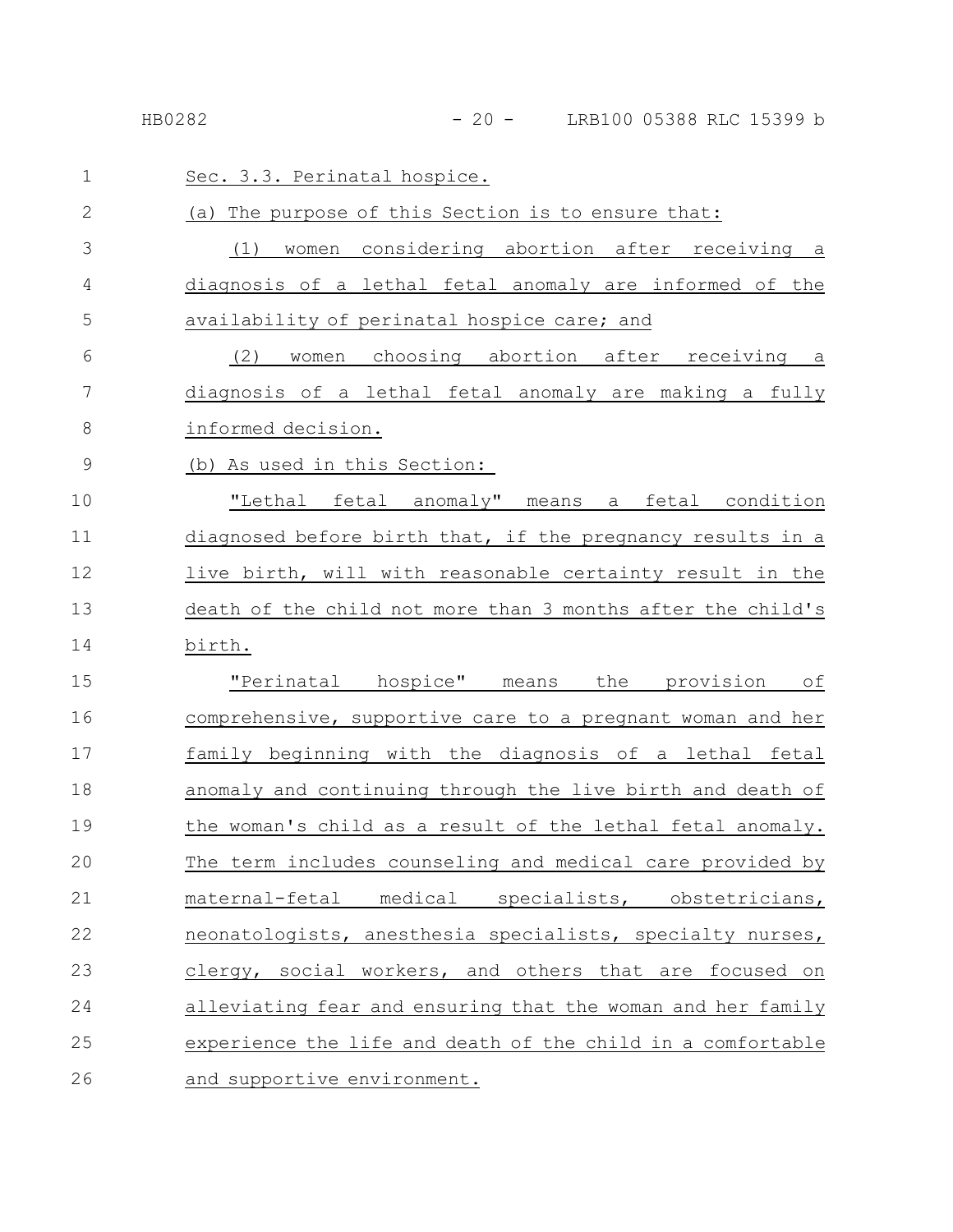HB0282 - 21 - LRB100 05388 RLC 15399 b

| $\mathbf 1$   | Department shall develop a perinatal hospice<br>The<br>(C)      |
|---------------|-----------------------------------------------------------------|
| $\mathbf{2}$  | brochure and post the perinatal hospice brochure on the         |
| 3             | Department's Internet web site.                                 |
| 4             | (d) The perinatal brochure developed under this Section         |
| 5             | must include the following:                                     |
| 6             | (1) a description of the health care and other services         |
| 7             | available from perinatal hospice;                               |
| 8             | information that medical assistance benefits may<br>(2)         |
| $\mathcal{G}$ | be available for prenatal care, childbirth, and perinatal       |
| 10            | hospice; and                                                    |
| 11            | (3) information regarding accessing grief counseling            |
| 12            | and other human services, and the types of services that        |
| 13            | are available through this service.                             |
| 14            | The Department shall develop and regularly update a<br>(e)      |
| 15            | list of all perinatal hospice providers and programs in this    |
| 16            | State. The Department may include on the list perinatal hospice |
| 17            | providers and programs in other states that provide care to     |
| 18            | residents of this State. The Department shall post the list of  |
| 19            | perinatal hospice providers and programs on the Department's    |
| 20            | Internet web site.                                              |
| 21            | (f) The Department shall develop a form on which a pregnant     |
| 22            | woman certifies, at the time of receiving a diagnosis that the  |
| 23            | pregnant woman's unborn child has a lethal fetal anomaly, that  |
| 24            | the pregnant woman has received the following:                  |
| 25            | (1) a copy of the perinatal hospice brochure developed          |
| 26            | under this Section;                                             |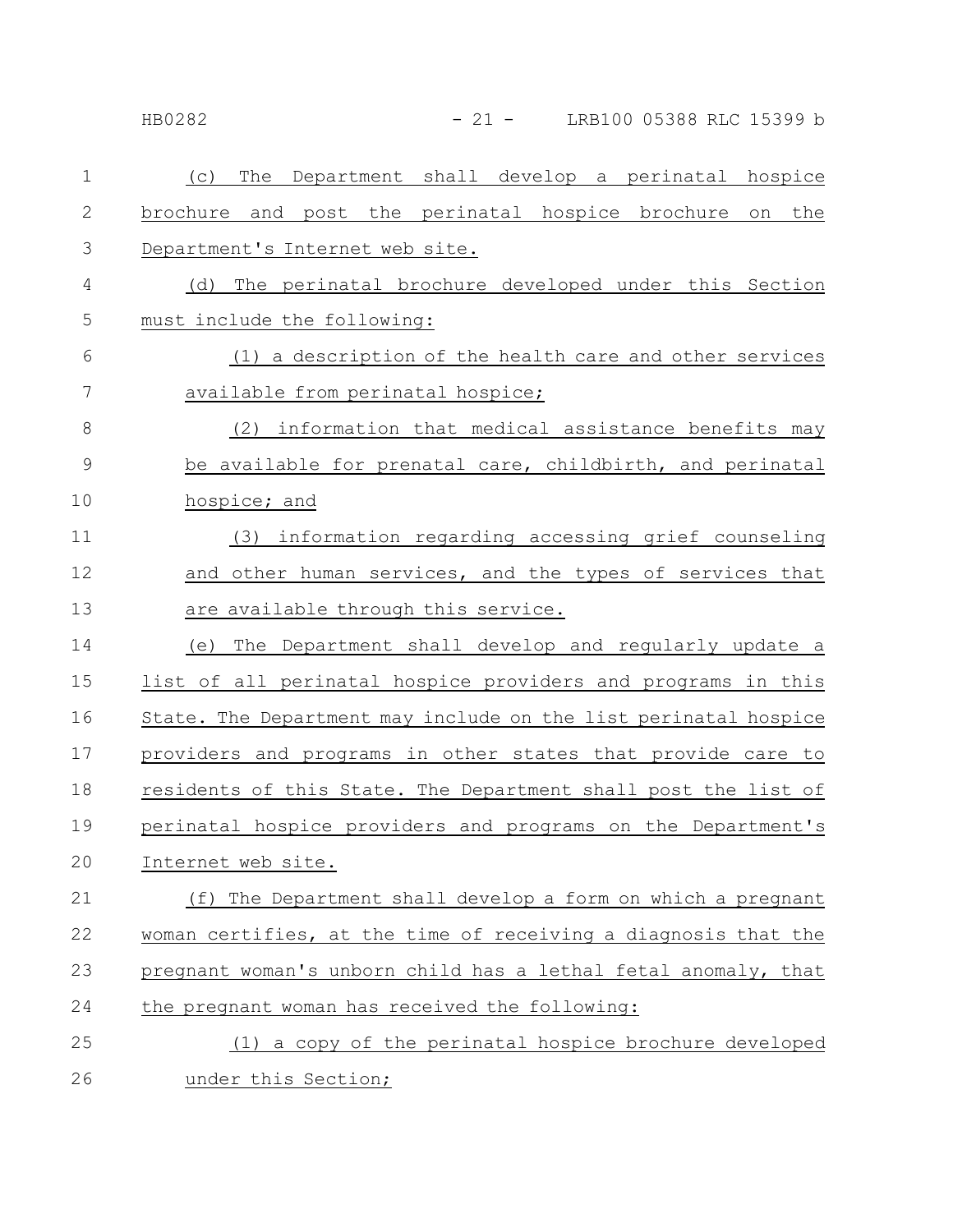| 1  | a list of the perinatal hospice providers and<br>(2)       |
|----|------------------------------------------------------------|
| 2  | programs developed under subsection (e) of this Section.   |
| 3  | The provider diagnosing the pregnant woman's unborn<br>(g) |
| 4  | child with the lethal fetal anomaly shall, at the time of  |
| 5  | diagnosis:                                                 |
| 6  | provide the pregnant woman with a written copy of:         |
| 7  | the perinatal brochure developed under<br>(A)              |
| 8  | subsection (c) of this Section; and                        |
| 9  | the certification form developed by the<br>(B)             |
| 10 | Department under subsection (f); and                       |
| 11 | (2) have the pregnant woman complete the certification     |
| 12 | form.                                                      |

HB0282 - 22 - LRB100 05388 RLC 15399 b

(h) The Department shall adopt rules within 90 days after the effective date of this amendatory Act of the 100th General Assembly to implement this Section. 13 14 15

(720 ILCS 510/3.4 new) Sec. 3.4. Prohibited abortions. (a) A person may not perform an abortion of a fetus solely because of the fetus's race, color, national origin, ancestry, sex, or diagnosis or potential diagnosis of the fetus having Down syndrome or any other disability. (b) At least 18 hours before an abortion is performed on a pregnant woman whose unborn child has been diagnosed with a lethal fetal anomaly, the physician who will perform the abortion shall: 16 17 18 19 20 21 22 23 24 25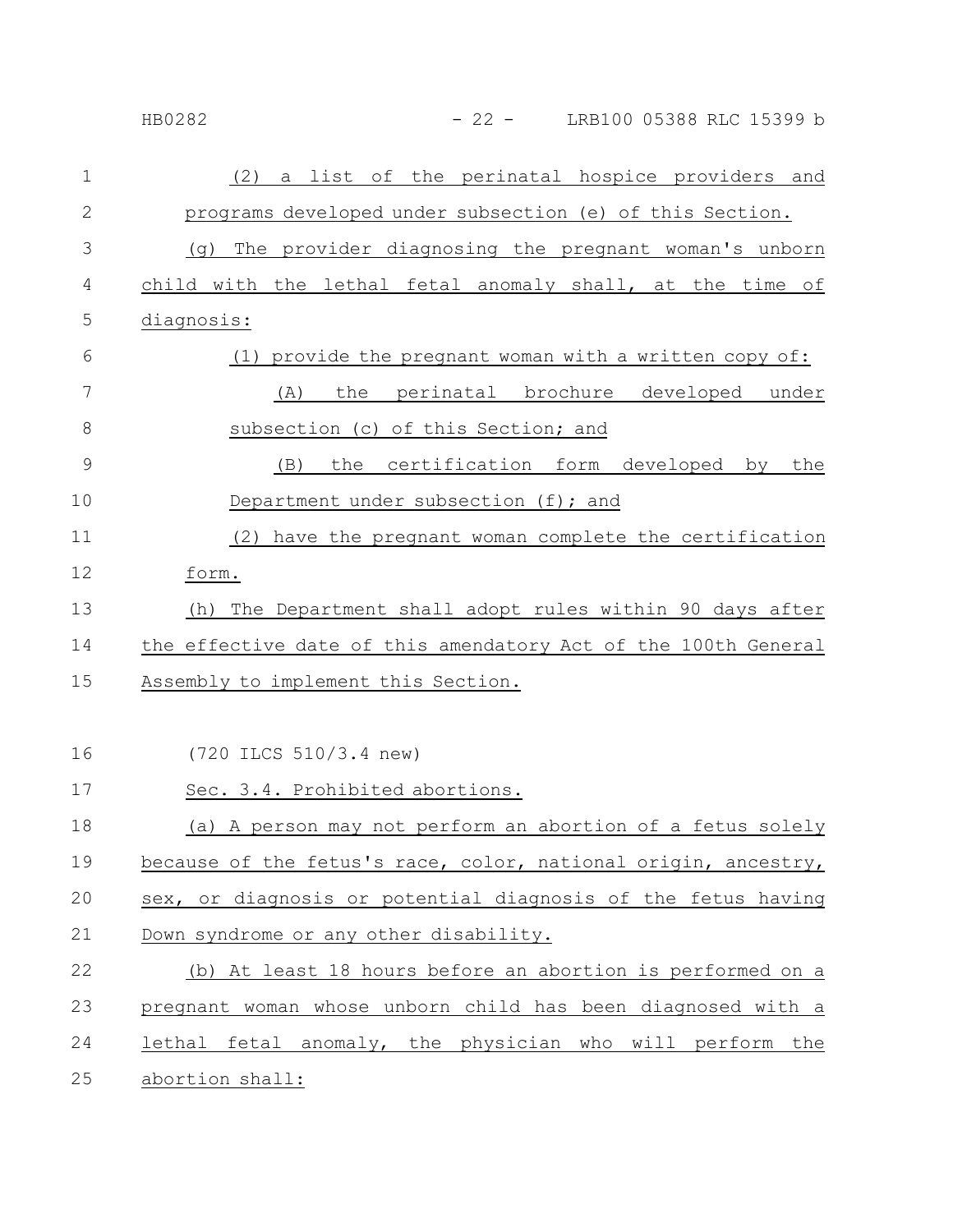| $\mathbf{1}$   | (1) orally and in person, inform the pregnant woman of     |
|----------------|------------------------------------------------------------|
| 2              | the availability of perinatal hospice services; and        |
| 3              | (2) provide the pregnant woman copies of the perinatal     |
| $\overline{4}$ | hospice brochure developed by the Department under         |
| 5              | subsection (c) of Section 3.3 of this Act and the list of  |
| 6              | perinatal hospice providers and programs developed under   |
| 7              | subsection (e) of Section 3.3 of this Act, by printing the |
| 8              | perinatal hospice brochure and list of perinatal hospice   |
| 9              | providers from the Department's Internet web site.         |
| 10             | The requirements of this subsection are in addition to the |

other requirements of this Section. 11

(c) If a pregnant woman described in subsection (b) chooses to have an abortion rather than continuing the pregnancy in perinatal hospice care, the pregnant woman shall certify in writing, on a form developed by the Department under subsection (f) of Section 3.3 of this Act, at least 18 hours before the abortion is performed, that the pregnant woman has been provided the information described in subsection (b) in the manner required by subsection (b) of this Section. 12 13 14 15 16 17 18 19

20

(720 ILCS 510/10) (from Ch. 38, par. 81-30)

Sec. 10. A report of each abortion performed shall be made to the Department on forms prescribed by it. Such report forms shall not identify the patient by name, but by an individual number to be noted in the patient's permanent record in the possession of the physician, and shall include information 21 22 23 24 25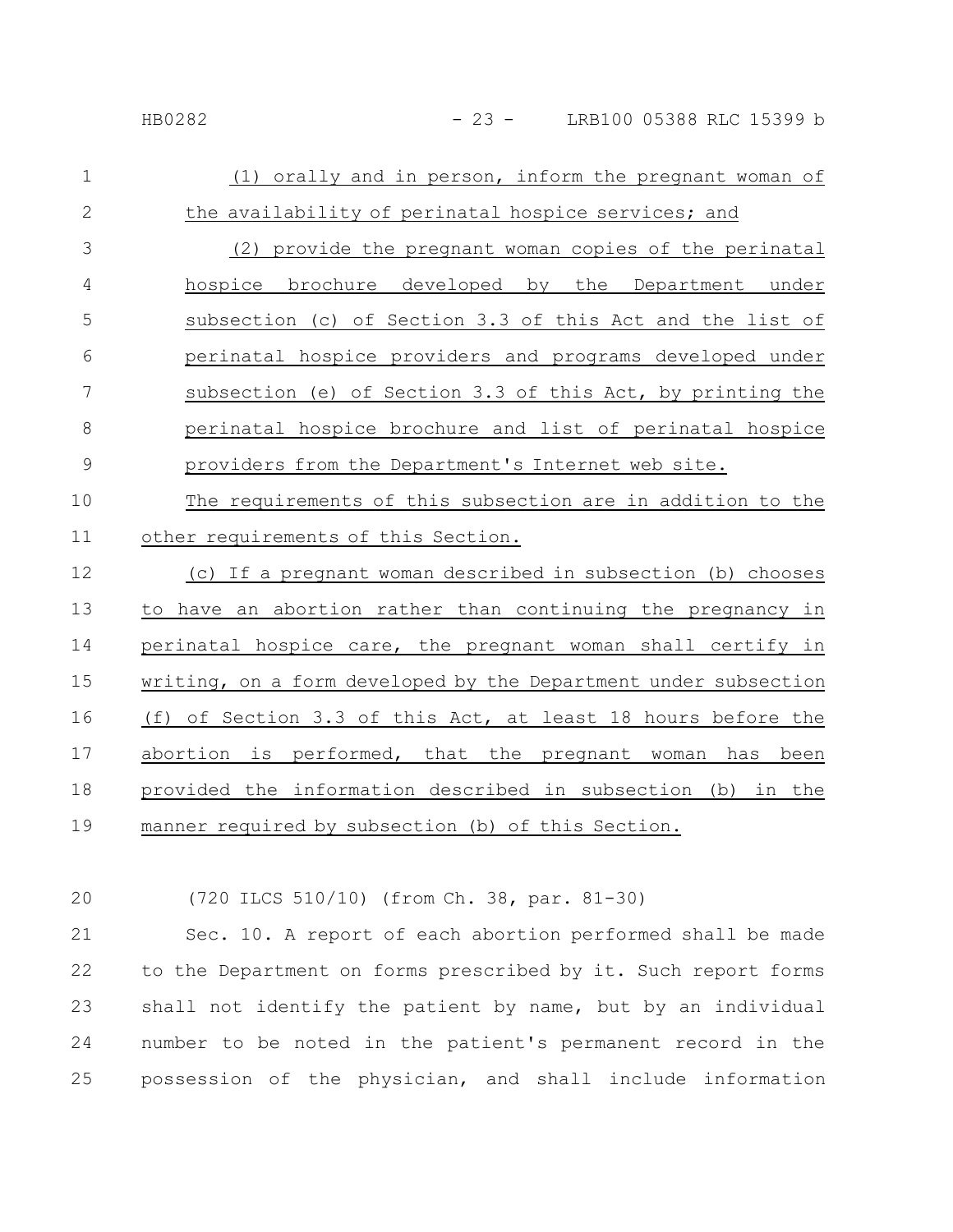HB0282 - 24 - LRB100 05388 RLC 15399 b

concerning: 1

(1) Identification of the physician who performed the abortion and the facility where the abortion was performed and a patient identification number; (2) State in which the patient resides; (3) Patient's date of birth, race and marital status; (4) Number of prior pregnancies; (5) Date of last menstrual period; (6) Type of abortion procedure performed; (7) Complications and whether the abortion resulted in a live birth; (8) The date the abortion was performed; (9) Medical indications for any abortion performed when the fetus was viable; (10) The information required by Sections 6(1)(b) and 6(4)(b) of this Act, if applicable; (11) Basis for any medical judgment that a medical emergency existed when required under Sections 6(2)(a) and 6(6) and when required to be reported in accordance with this Section by any provision of this Law; and (12) The pathologist's test results pursuant to Section 12 of this Act; (13) The gender of the fetus, if detectable; and (14) Whether the fetus has been diagnosed with or has a potential diagnosis of having Down syndrome or any other disability. 2 3 4 5 6 7 8 9 10 11 12 13 14 15 16 17 18 19 20 21 22 23 24 25 26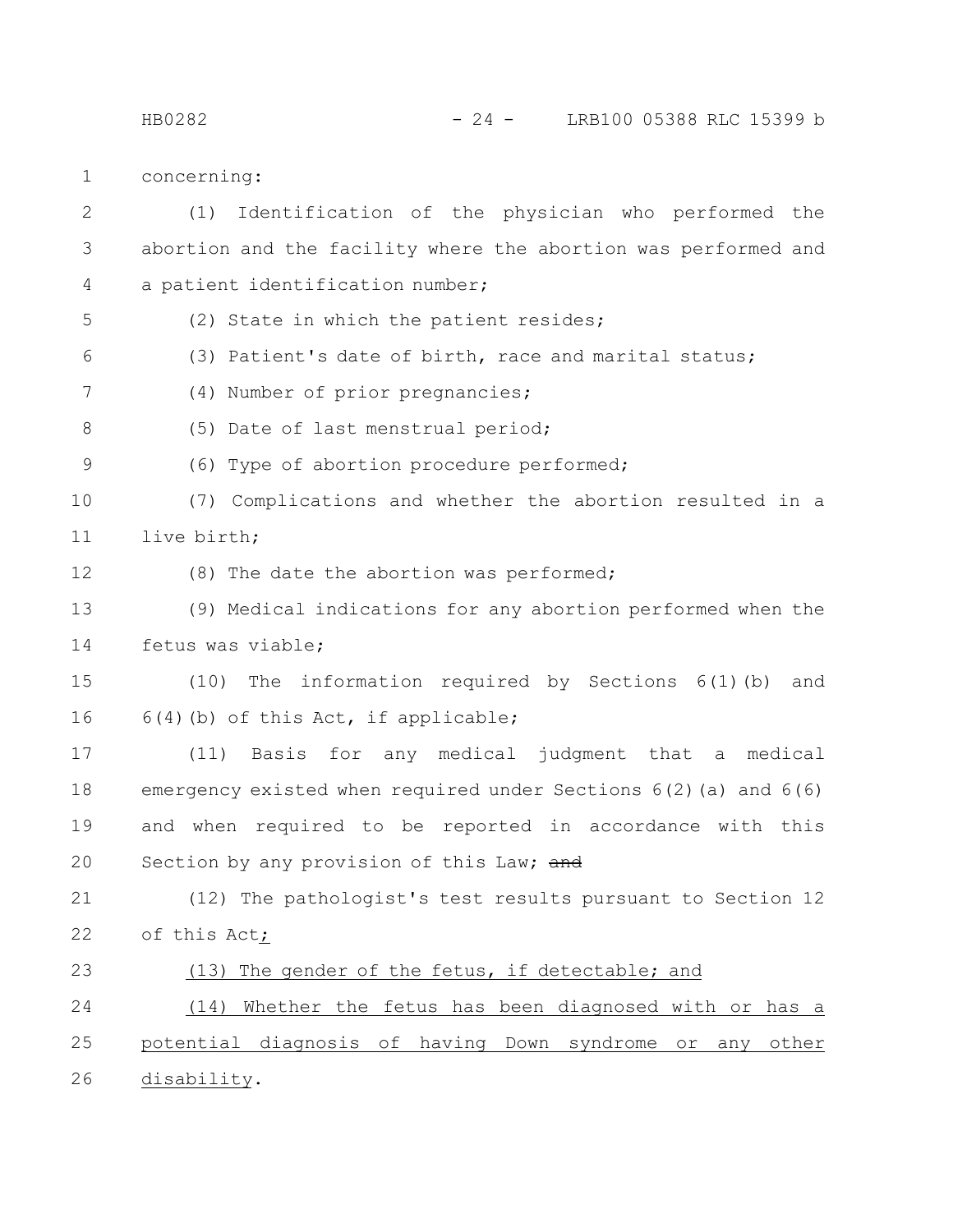Such form shall be completed by the hospital or other licensed facility, signed by the physician who performed the abortion or pregnancy termination, and transmitted to the Department not later than 10 days following the end of the month in which the abortion was performed. 1 2 3 4 5

In the event that a complication of an abortion occurs or becomes known after submission of such form, a correction using the same patient identification number shall be submitted to the Department within 10 days of its becoming known. 6 7 8 9

The Department may prescribe rules and regulations regarding the administration of this Law and shall prescribe regulations to secure the confidentiality of the woman's identity in the information to be provided under the "Vital Records Act". All reports received by the Department shall be treated as confidential and the Department shall secure the woman's anonymity. Such reports shall be used only for statistical purposes. 10 11 12 13 14 15 16 17

Upon 30 days public notice, the Department is empowered to require reporting of any additional information which, in the sound discretion of the Department, is necessary to develop statistical data relating to the protection of maternal or fetal life or health, or is necessary to enforce the provisions of this Law, or is necessary to develop useful criteria for medical decisions. The Department shall annually report to the General Assembly all statistical data gathered under this Law and its recommendations to further the purpose of this Law. 18 19 20 21 22 23 24 25 26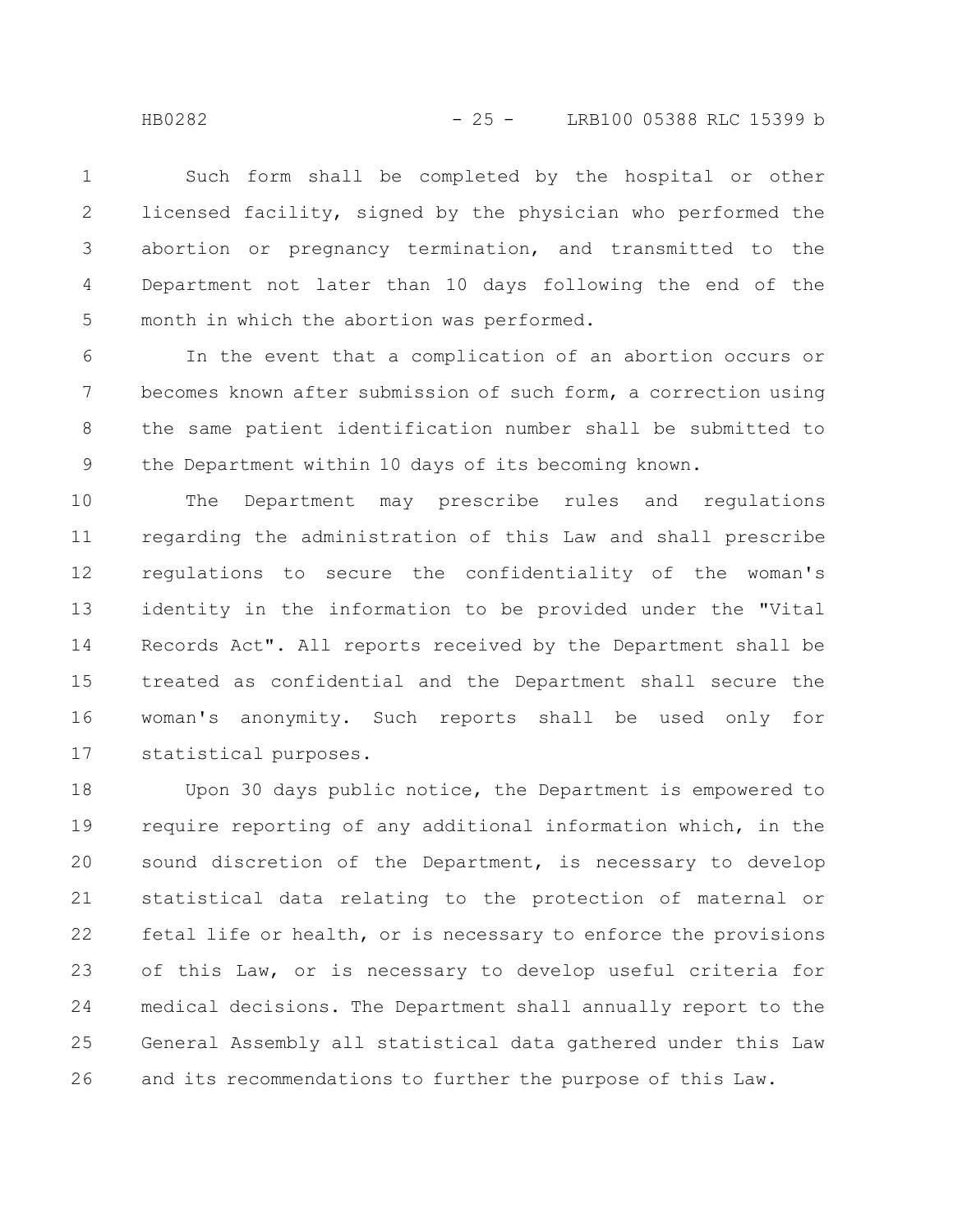HB0282 - 26 - LRB100 05388 RLC 15399 b

The requirement for reporting to the General Assembly shall be satisfied by filing copies of the report with the Speaker, the Minority Leader and the Clerk of the House of Representatives and the President, the Minority Leader and the Secretary of the Senate and the Legislative Research Unit, as required by Section 3.1 of "An Act to revise the law in relation to the General Assembly", approved February 25, 1874, as amended, and filing such additional copies with the State Government Report Distribution Center for the General Assembly as is required under paragraph (t) of Section 7 of the State Library Act. 1 2 3 4 5 6 7 8 9 10 11

(Source: P.A. 84-1438.) 12

(720 ILCS 510/11) (from Ch. 38, par. 81-31) 13

Sec. 11. (1) Any person who intentionally violates any provision of this Law, other than those described in Section 3.2, 3.3, or 3.4 of this Act, commits a Class A misdemeanor unless a specific penalty is otherwise provided. Any person who intentionally falsifies any writing required by this Law commits a Class A misdemeanor. 14 15 16 17 18 19

Intentional, knowing, reckless, or negligent violations of this Law shall constitute unprofessional conduct which causes public harm under Section 22 of the Medical Practice Act of 1987, as amended; Section 70-5 of the Nurse Practice Act, and Section 21 of the Physician Assistant Practice Act of 1987, as amended. 20 21 22 23 24 25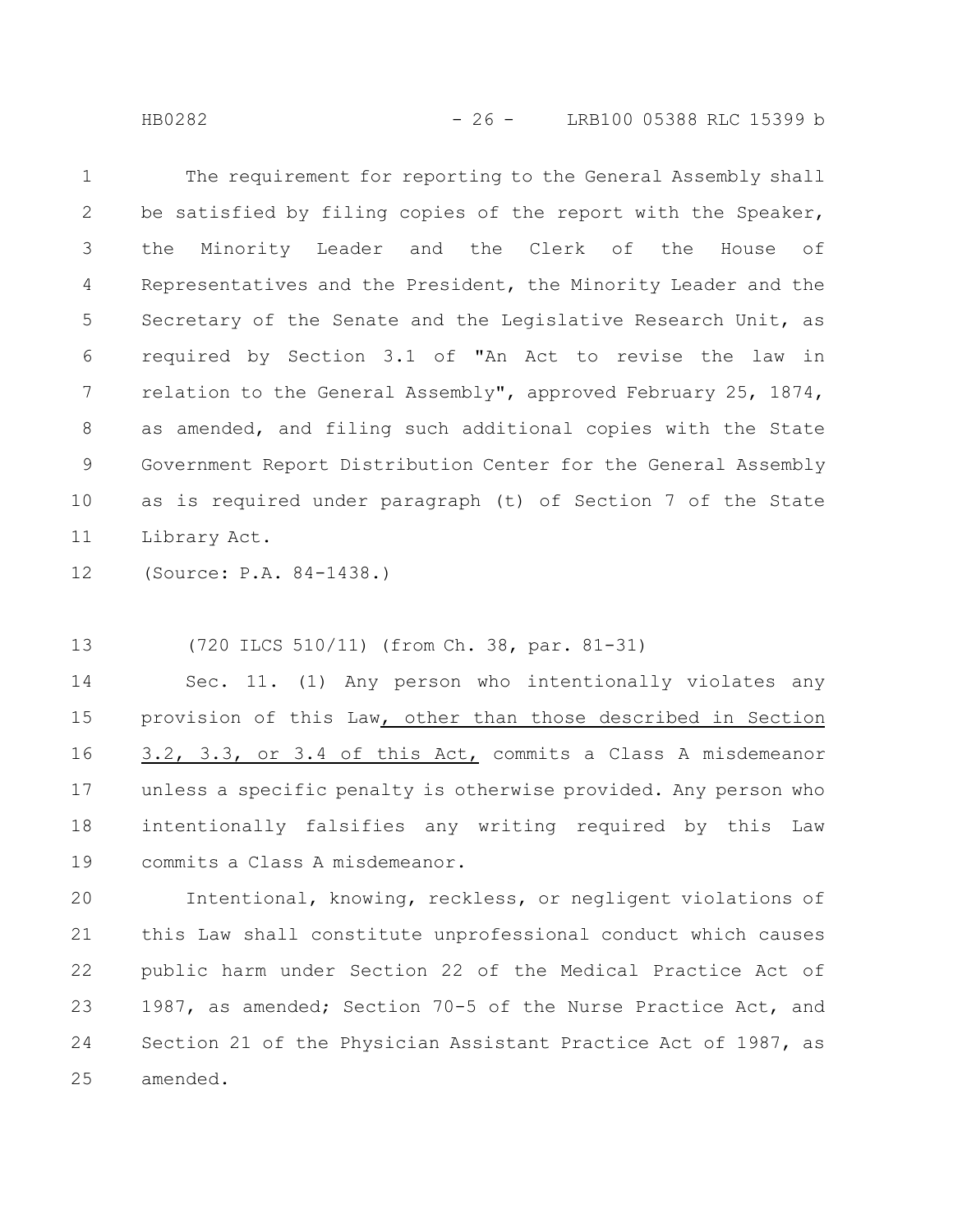Intentional, knowing, reckless or negligent violations of this Law will constitute grounds for refusal, denial, revocation, suspension, or withdrawal of license, certificate, or permit under Section 30 of the Pharmacy Practice Act, as amended; Section 7 of the Ambulatory Surgical Treatment Center Act, effective July 19, 1973, as amended; and Section 7 of the Hospital Licensing Act. 1 2 3 4 5 6 7

(2) Any hospital or licensed facility which, or any physician who intentionally, knowingly, or recklessly fails to submit a complete report to the Department in accordance with the provisions of Section 10 of this Law and any person who intentionally, knowingly, recklessly or negligently fails to maintain the confidentiality of any reports required under this Law or reports required by Sections 10.1 or 12 of this Law commits a Class B misdemeanor. 8 9 10 11 12 13 14 15

(3) Any person who sells any drug, medicine, instrument or other substance which he knows to be an abortifacient and which is in fact an abortifacient, unless upon prescription of a physician, is guilty of a Class B misdemeanor. Any person who prescribes or administers any instrument, medicine, drug or other substance or device, which he knows to be an abortifacient, and which is in fact an abortifacient, and intentionally, knowingly or recklessly fails to inform the person for whom it is prescribed or upon whom it is administered that it is an abortifacient commits a Class C misdemeanor. 16 17 18 19 20 21 22 23 24 25 26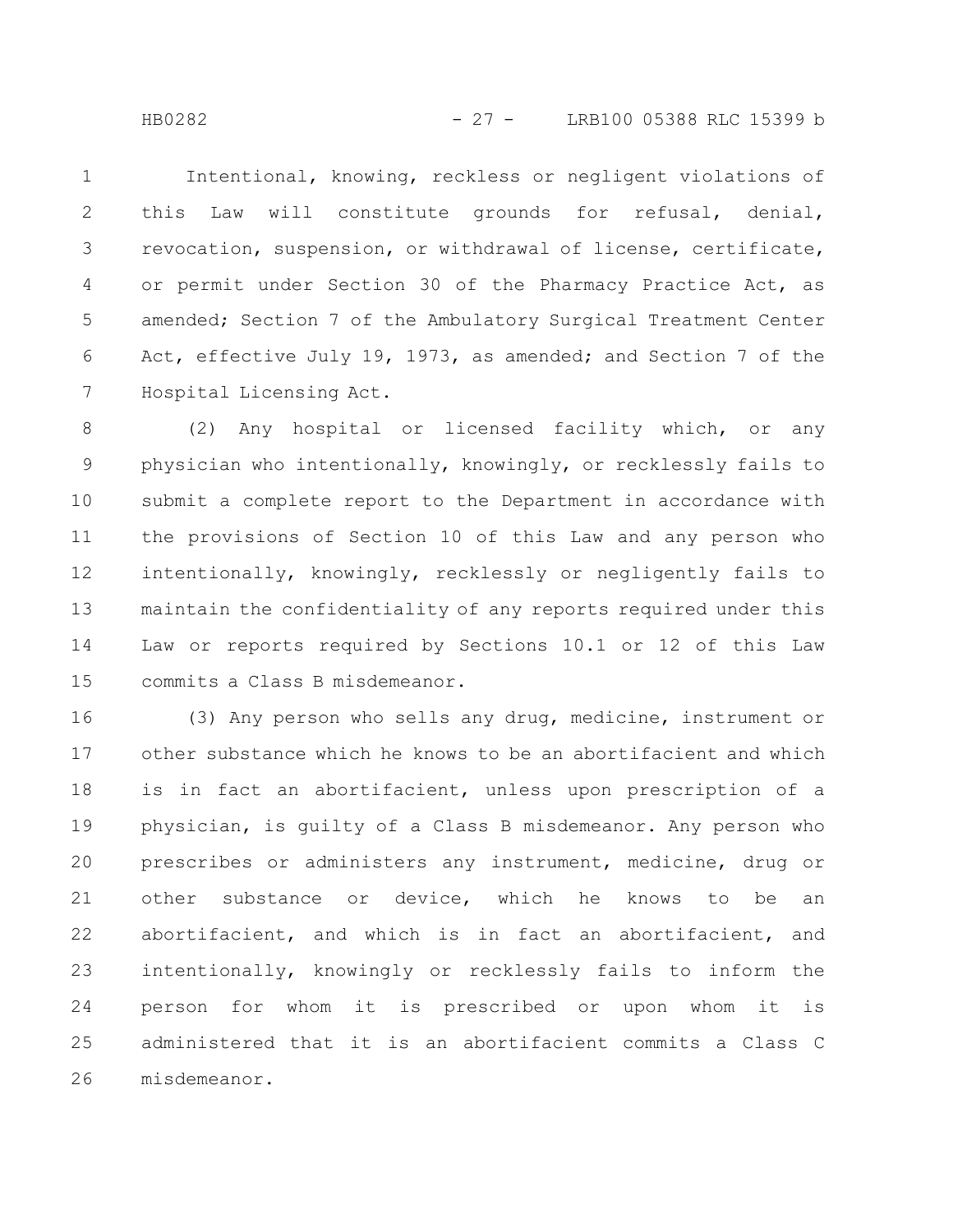HB0282 - 28 - LRB100 05388 RLC 15399 b

(4) Any person who intentionally, knowingly or recklessly performs upon a woman what he represents to that woman to be an abortion when he knows or should know that she is not pregnant commits a Class 2 felony and shall be answerable in civil damages equal to 3 times the amount of proved damages. (Source: P.A. 95-639, eff. 10-5-07; 95-689, eff. 10-29-07; 95-876, eff. 8-21-08.) 1 2 3 4 5 6 7

Section 15. The Illinois Human Rights Act is amended by changing Section 1-103 as follows: 8 9

(775 ILCS 5/1-103) (from Ch. 68, par. 1-103) 10

Sec. 1-103. General Definitions. When used in this Act, unless the context requires otherwise, the term: 11 12

(A) Age. "Age" means the chronological age of a person who is at least 40 years old, except with regard to any practice described in Section 2-102, insofar as that practice concerns training or apprenticeship programs. In the case of training or apprenticeship programs, for the purposes of Section 2-102, "age" means the chronological age of a person who is 18 but not yet 40 years old. 13 14 15 16 17 18 19

(B) Aggrieved Party. "Aggrieved party" means a person who is alleged or proved to have been injured by a civil rights violation or believes he or she will be injured by a civil rights violation under Article 3 that is about to occur. 20 21 22 23

24

(C) Charge. "Charge" means an allegation filed with the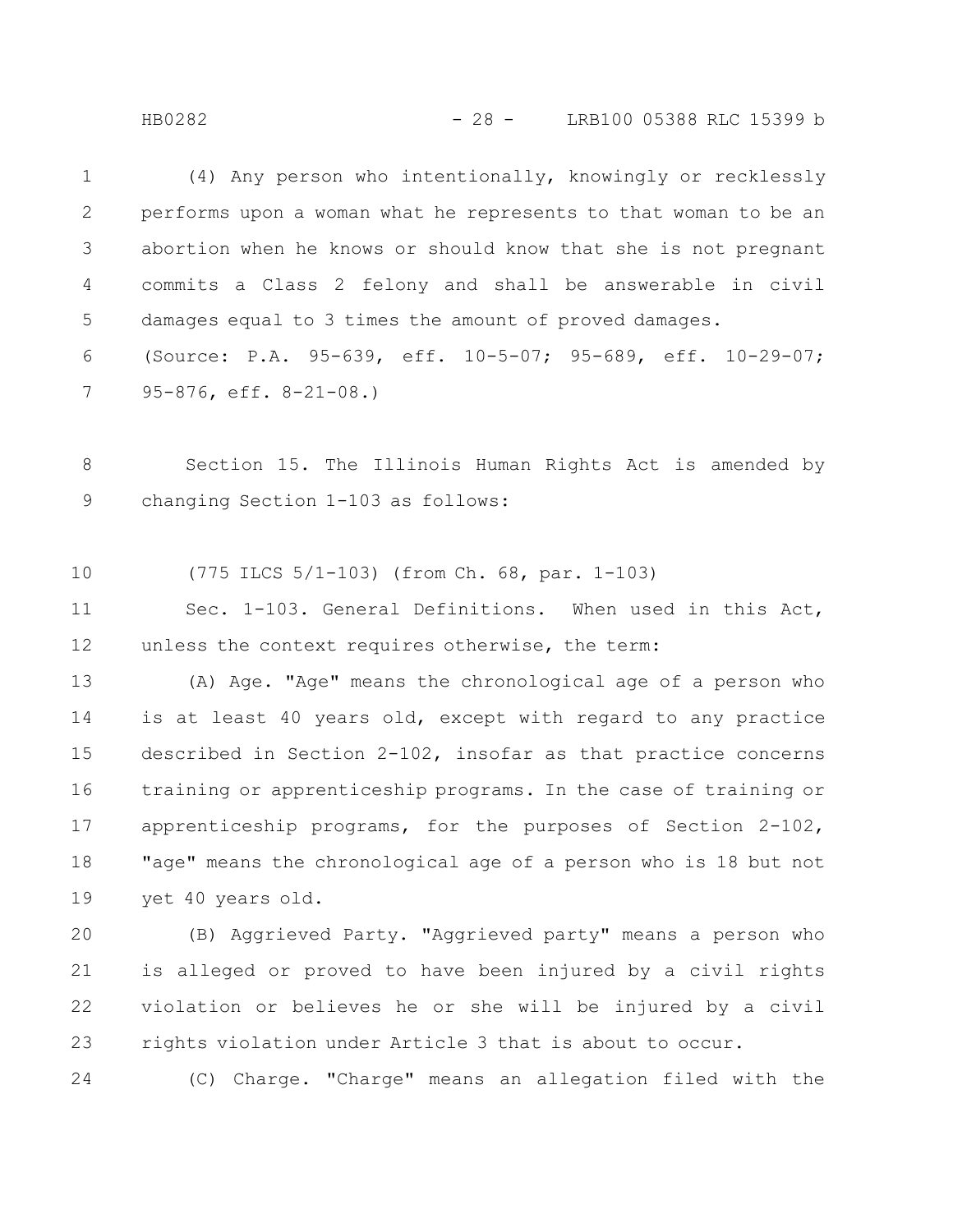Department by an aggrieved party or initiated by the Department under its authority. 1 2

(D) Civil Rights Violation. "Civil rights violation" includes and shall be limited to only those specific acts set forth in Sections 2-102, 2-103, 2-105, 3-102, 3-102.1, 3-103, 3-104, 3-104.1, 3-105, 3-105.1, 4-102, 4-103, 5-102, 5A-102, 6-101, and 6-102 of this Act. 3 4 5 6 7

(E) Commission. "Commission" means the Human Rights Commission created by this Act. 8 9

(F) Complaint. "Complaint" means the formal pleading filed by the Department with the Commission following an investigation and finding of substantial evidence of a civil rights violation. 10 11 12 13

(G) Complainant. "Complainant" means a person including the Department who files a charge of civil rights violation with the Department or the Commission. 14 15 16

(H) Department. "Department" means the Department of Human Rights created by this Act. 17 18

(I) Disability. "Disability" means a determinable physical or mental characteristic of a person, including, but not limited to, a determinable physical characteristic which necessitates the person's use of a guide, hearing or support dog, the history of such characteristic, or the perception of such characteristic by the person complained against, which may result from disease, injury, congenital condition of birth or functional disorder and which characteristic: 19 20 21 22 23 24 25 26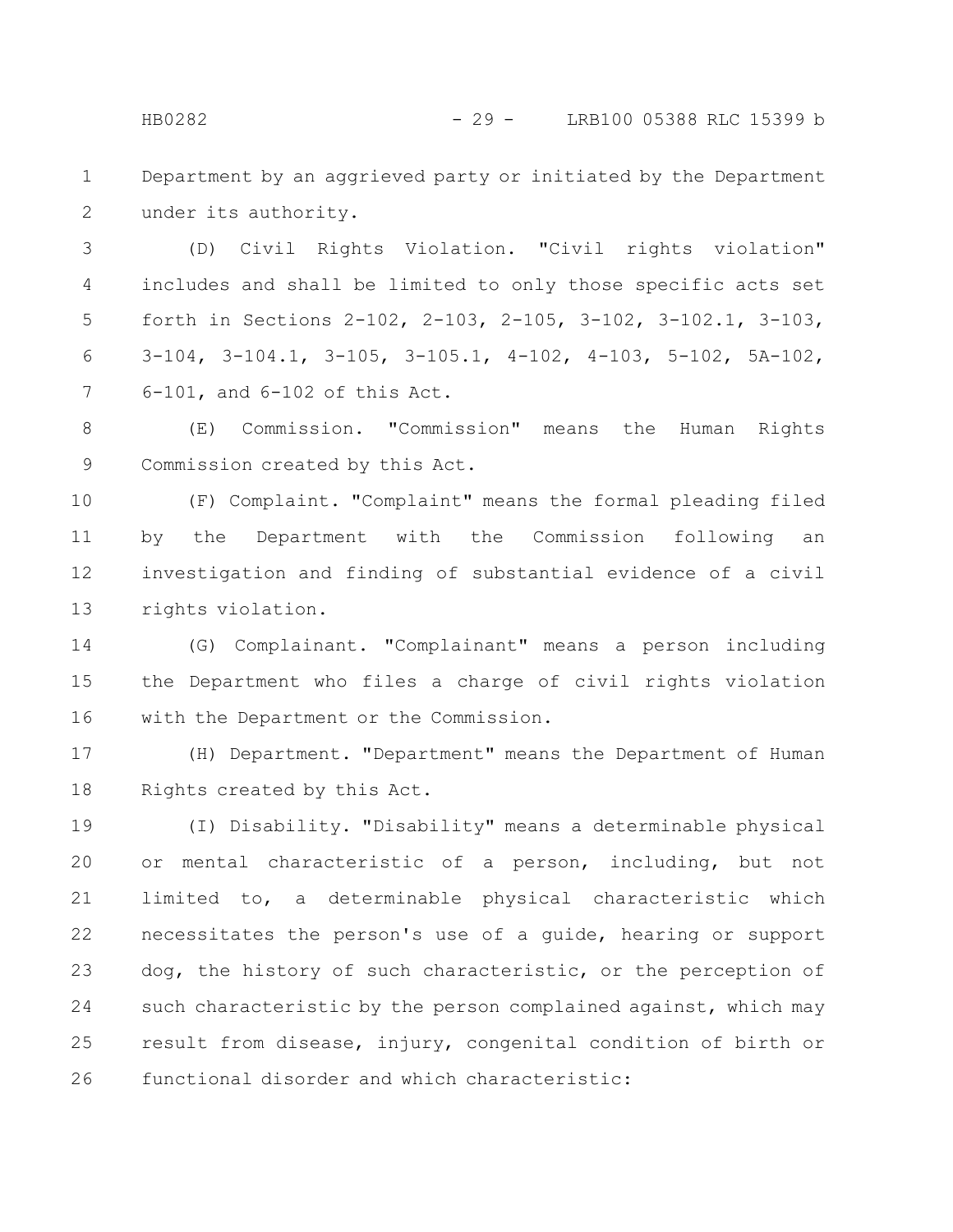(1) For purposes of Article 2 is unrelated to the person's ability to perform the duties of a particular job or position and, pursuant to Section 2-104 of this Act, a person's illegal use of drugs or alcohol is not a disability; 1 2 3 4 5

(2) For purposes of Article 3, is unrelated to the person's ability to acquire, rent or maintain a housing accommodation; 6 7 8

(3) For purposes of Article 4, is unrelated to a person's ability to repay; 9 10

(4) For purposes of Article 5, is unrelated to a person's ability to utilize and benefit from a place of public accommodation; 11 12 13

(5) For purposes of Article 5, also includes any mental, psychological, or developmental disability, including autism spectrum disorders. 14 15 16

(J) Marital Status. "Marital status" means the legal status of being married, single, separated, divorced or widowed. 17 18

(J-1) Military Status. "Military status" means a person's status on active duty in or status as a veteran of the armed forces of the United States, status as a current member or veteran of any reserve component of the armed forces of the United States, including the United States Army Reserve, United States Marine Corps Reserve, United States Navy Reserve, United States Air Force Reserve, and United States Coast Guard Reserve, or status as a current member or veteran of the 19 20 21 22 23 24 25 26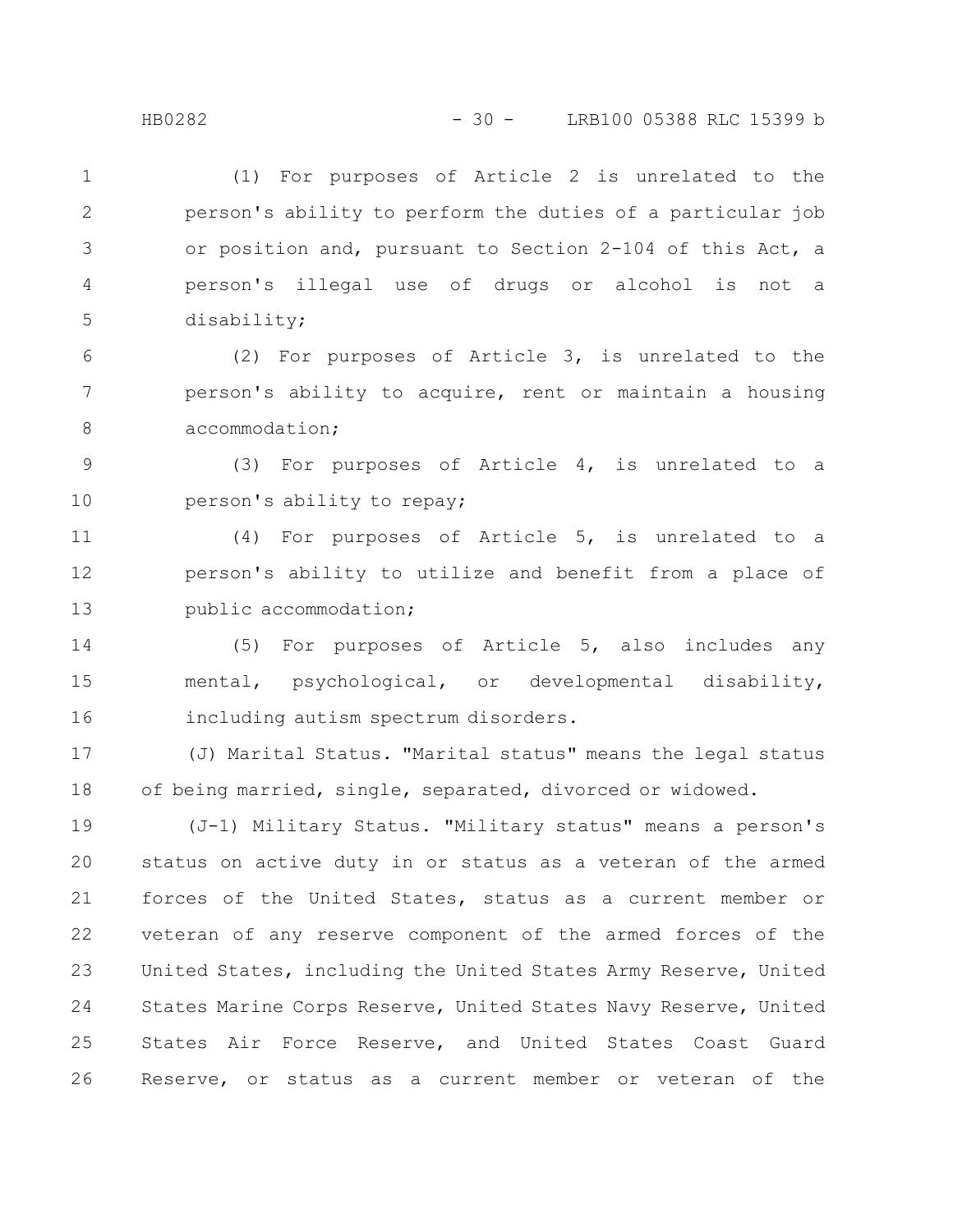1

Illinois Army National Guard or Illinois Air National Guard.

2

3

(K) National Origin. "National origin" means the place in which a person or one of his or her ancestors was born.

(K-5) "Order of protection status" means a person's status as being a person protected under an order of protection issued pursuant to the Illinois Domestic Violence Act of 1986 or an order of protection issued by a court of another state. 4 5 6 7

(L) Person. "Person" includes one or more individuals, partnerships, associations or organizations, labor organizations, labor unions, joint apprenticeship committees, or union labor associations, corporations, the State of Illinois and its instrumentalities, political subdivisions, units of local government, legal representatives, trustees in bankruptcy or receivers. 8 9 10 11 12 13 14

(L-5) Pregnancy. "Pregnancy" means pregnancy, childbirth, or medical or common conditions related to pregnancy or childbirth. 15 16 17

(M) Public Contract. "Public contract" includes every contract to which the State, any of its political subdivisions or any municipal corporation is a party. 18 19 20

(N) Religion. "Religion" includes all aspects of religious observance and practice, as well as belief, except that with respect to employers, for the purposes of Article 2, "religion" has the meaning ascribed to it in paragraph (F) of Section  $2 - 101$ . 21 22 23 24 25

26

(O) Sex. "Sex" means the status of being male or female.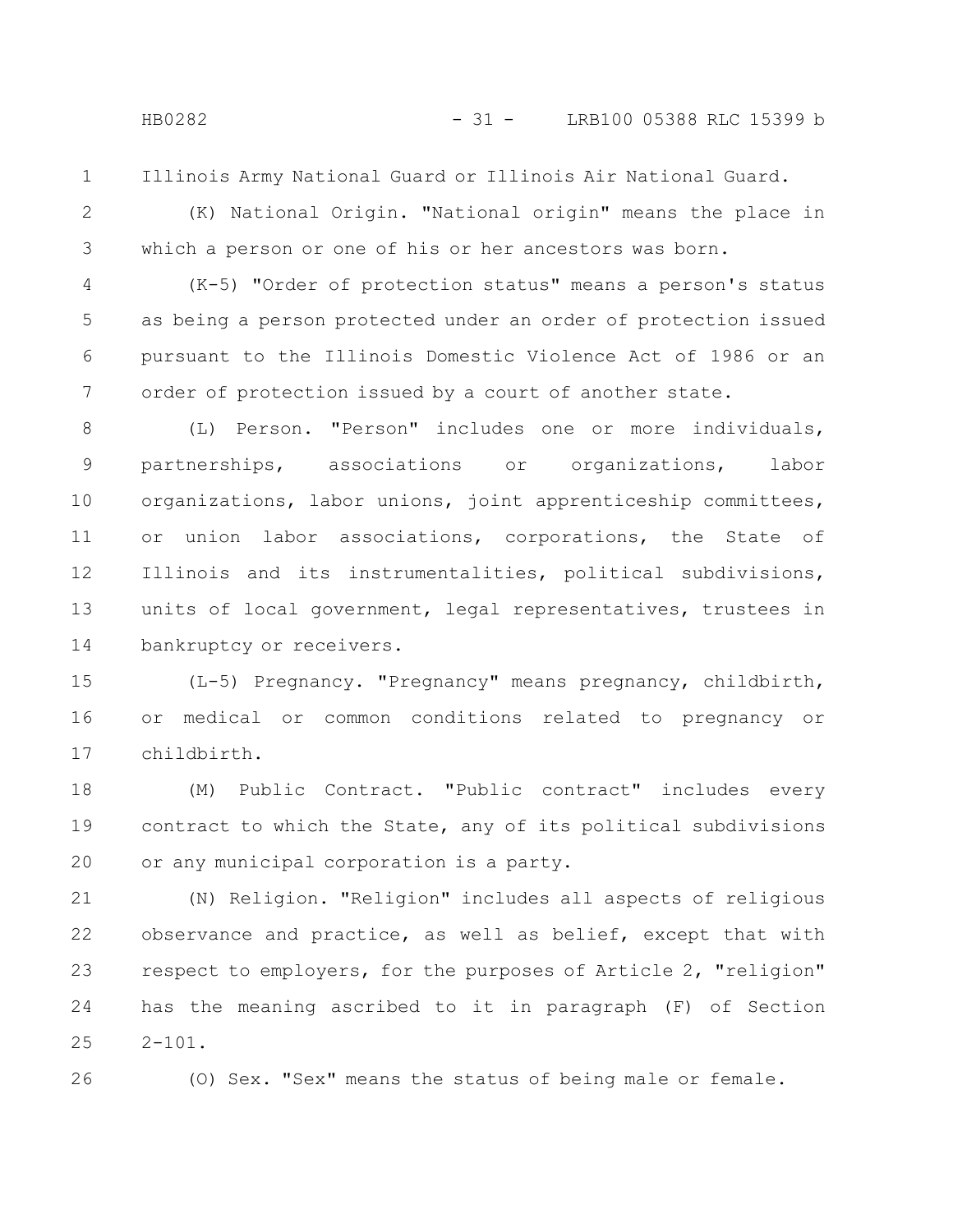(O-1) Sexual orientation. "Sexual orientation" means actual or perceived heterosexuality, homosexuality, bisexuality, or gender-related identity, whether or not traditionally associated with the person's designated sex at birth. "Sexual orientation" does not include a physical or sexual attraction to a minor by an adult. 1 2 3 4 5 6

(P) Unfavorable Military Discharge. "Unfavorable military discharge" includes discharges from the Armed Forces of the United States, their Reserve components or any National Guard or Naval Militia which are classified as RE-3 or the equivalent thereof, but does not include those characterized as RE-4 or "Dishonorable". 7 8 9 10 11 12

(Q) Unlawful Discrimination. "Unlawful discrimination" means: (1) discrimination against a person because of his or her race, color, religion, national origin, ancestry, age, sex, marital status, order of protection status, disability, military status, sexual orientation, pregnancy, or unfavorable discharge from military service as those terms are defined in this Section; or (2) the performance of an abortion solely because of the race, color, sex, disability, national origin, or ancestry of the fetus. As used in this subsection (Q), "fetus" has the meaning ascribed to it in Section 2 of the Illinois Abortion Law of 1975. 13 14 15 16 17 18 19 20 21 22 23

(Source: P.A. 97-410, eff. 1-1-12; 97-813, eff. 7-13-12; 98-1050, eff. 1-1-15.) 24 25

Section 99. Effective date. This Act takes effect upon 26